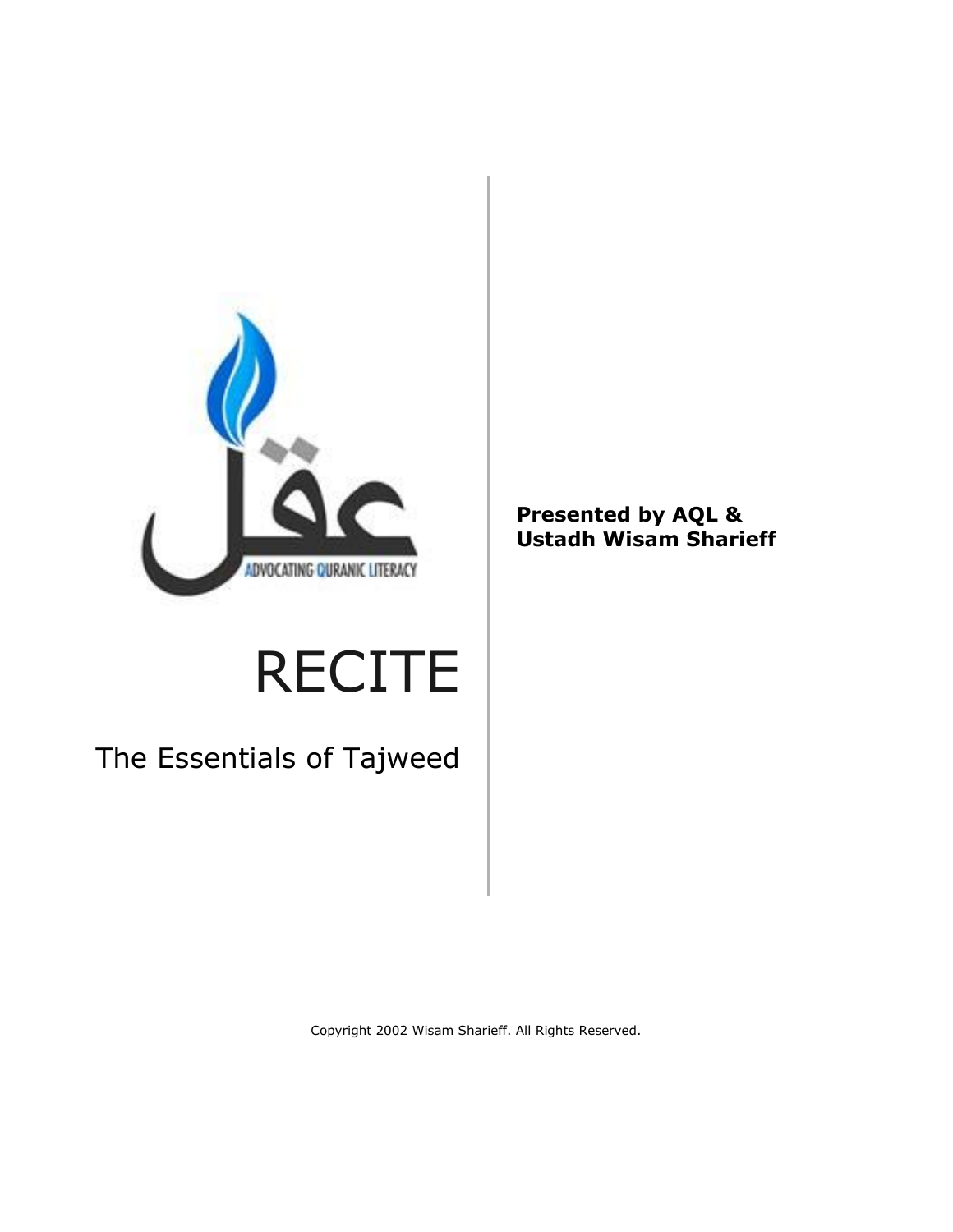# **TABLE OF CONTENTS**

| Lesson 3.2 - Tongue Touch (TT) & Tongue Not Touch (TNT) 18 |
|------------------------------------------------------------|
|                                                            |
|                                                            |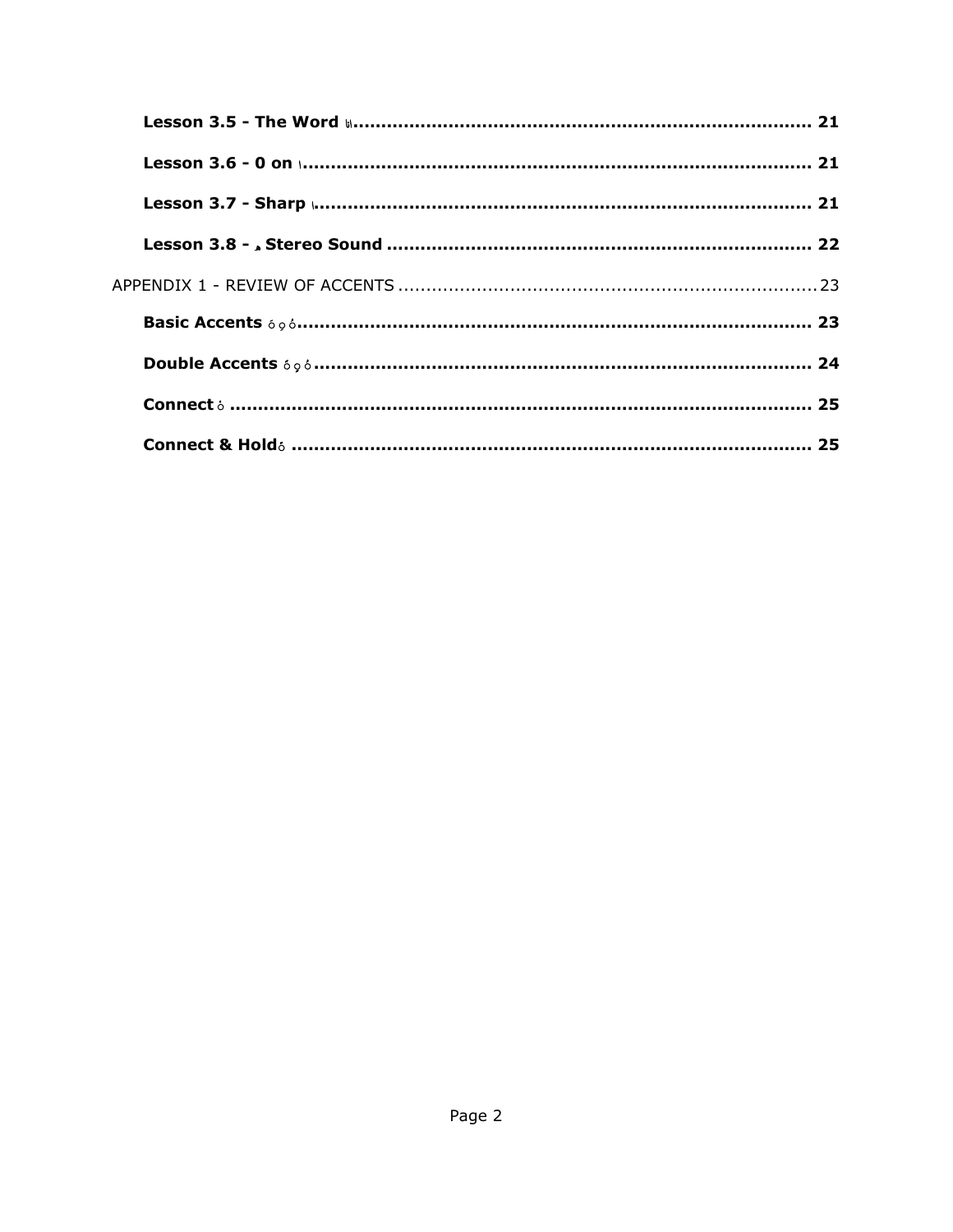# **INTRODUCTION**

#### **WHY TAJWEED?**

Definition: to make our pronunciation of the Quran better/perfect/as it was revealed.

 $\_$  ,  $\_$  ,  $\_$  ,  $\_$  ,  $\_$  ,  $\_$  ,  $\_$  ,  $\_$  ,  $\_$  ,  $\_$  ,  $\_$  ,  $\_$  ,  $\_$  ,  $\_$  ,  $\_$  ,  $\_$  ,  $\_$  ,  $\_$  ,  $\_$  ,  $\_$ 

 $\Box$ 

 $\_$  ,  $\_$  ,  $\_$  ,  $\_$  ,  $\_$  ,  $\_$  ,  $\_$  ,  $\_$  ,  $\_$  ,  $\_$  ,  $\_$  ,  $\_$  ,  $\_$  ,  $\_$  ,  $\_$  ,  $\_$  ,  $\_$  ,  $\_$  ,  $\_$  ,  $\_$  ,  $\_$  ,  $\_$  ,  $\_$  ,  $\_$  ,  $\_$  ,  $\_$  ,  $\_$  ,  $\_$  ,  $\_$  ,  $\_$  ,  $\_$  ,  $\_$  ,  $\_$  ,  $\_$  ,  $\_$  ,  $\_$  ,  $\_$  ,

 $\_$  ,  $\_$  ,  $\_$  ,  $\_$  ,  $\_$  ,  $\_$  ,  $\_$  ,  $\_$  ,  $\_$  ,  $\_$  ,  $\_$  ,  $\_$  ,  $\_$  ,  $\_$  ,  $\_$  ,  $\_$  ,  $\_$  ,  $\_$  ,  $\_$  ,  $\_$ 

 $\Box$ 

#### **WHAT DOES QURAN WANT FROM YOU?**

#### **WHAT YOU NEED FOR THIS CLASS**

- At least a beginner-level ability to read Quran
- Notebook or paper, writing implements
- A mirror (to see your mouth as you pronounce letters/sounds)
- Recording device to record/hear yourself recite

#### **GETTING OUR READING UP TO PAR**

- *P*honetics
- *A*ccents
- *R*hythm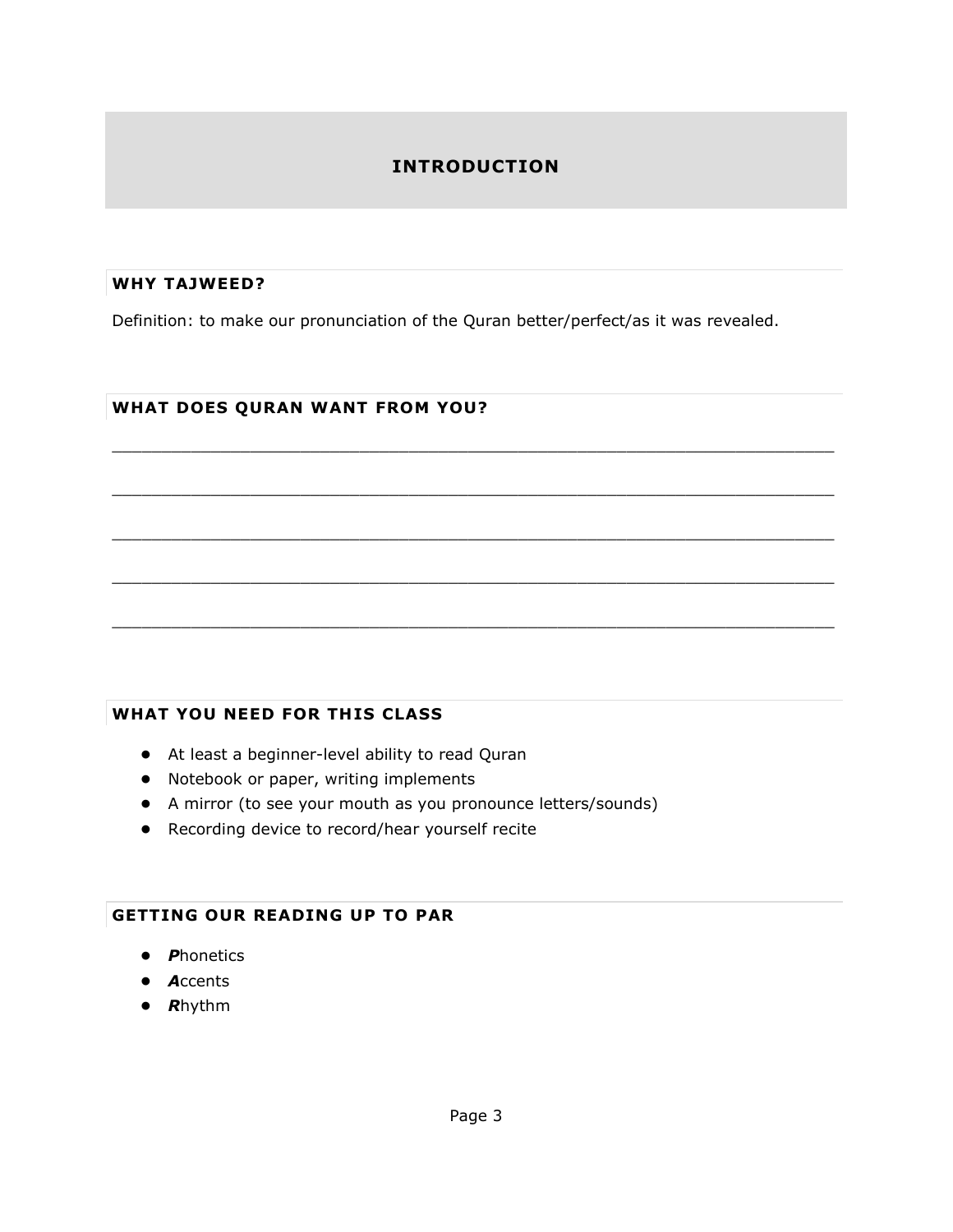#### **CHAPTER 1: PHONETICS**

#### **LESSON 1.1 - ARE YOU AWESOME OR HAPPY?**

There are 29 letters in the Arabic alphabet:

| ب   ت   ث   ج   ح   خ   د   ذ   ر |  |                                   |  |  |
|-----------------------------------|--|-----------------------------------|--|--|
|                                   |  |                                   |  |  |
|                                   |  | ق   ك   ل   م   ن   و   ه   ء   ى |  |  |

#### **Awesome Letters:**

**Happy Letters:** All remaining letters

**Exceptions**: \_\_\_\_\_\_\_\_\_\_\_ and \_\_\_\_\_\_\_\_\_\_\_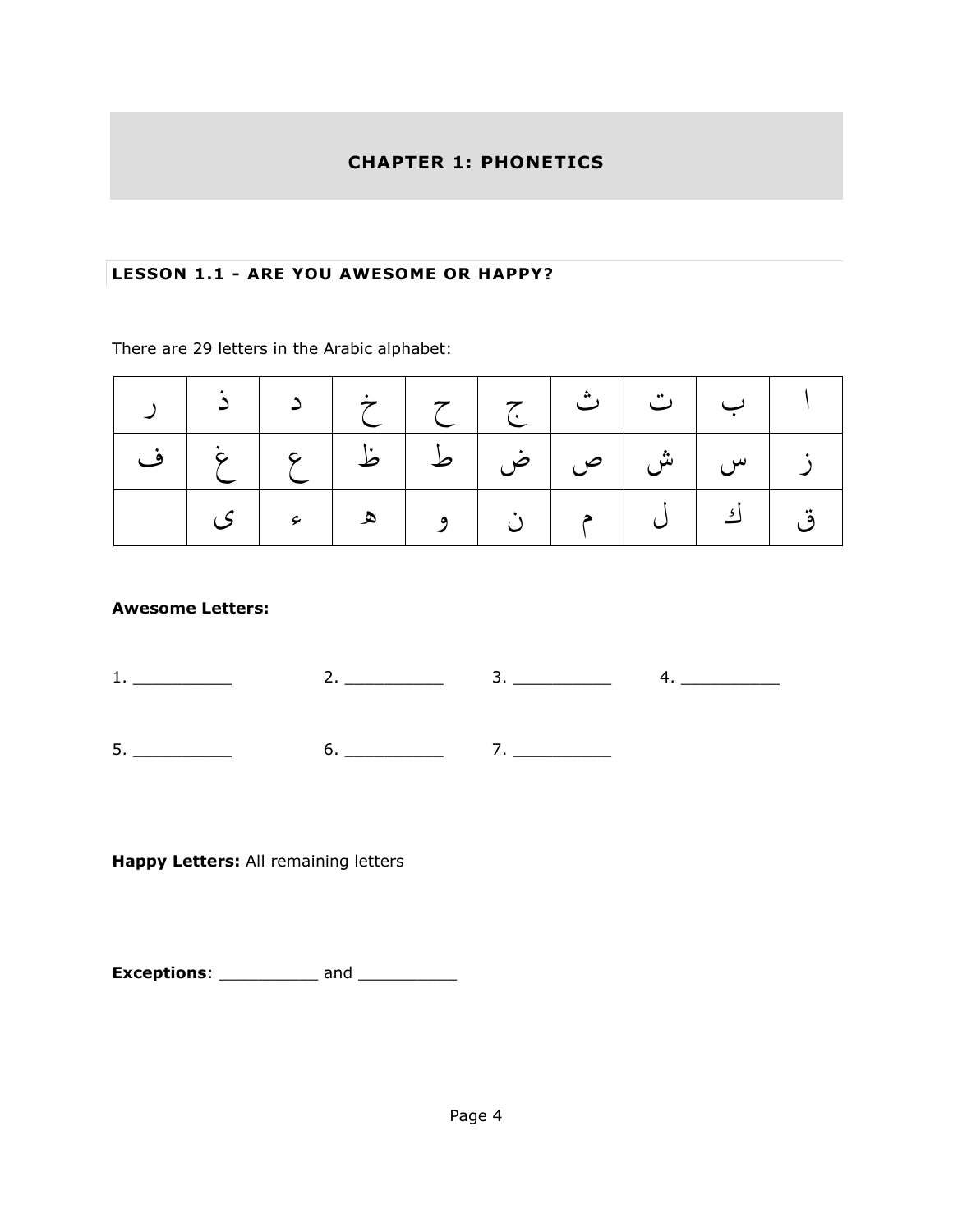### **LESSON 1.2 - WHAT IS YOUR ADDRESS?**

رج خاَ مَ is the place of pronunciation (address). All of these places of pronunciation fit

between:

and

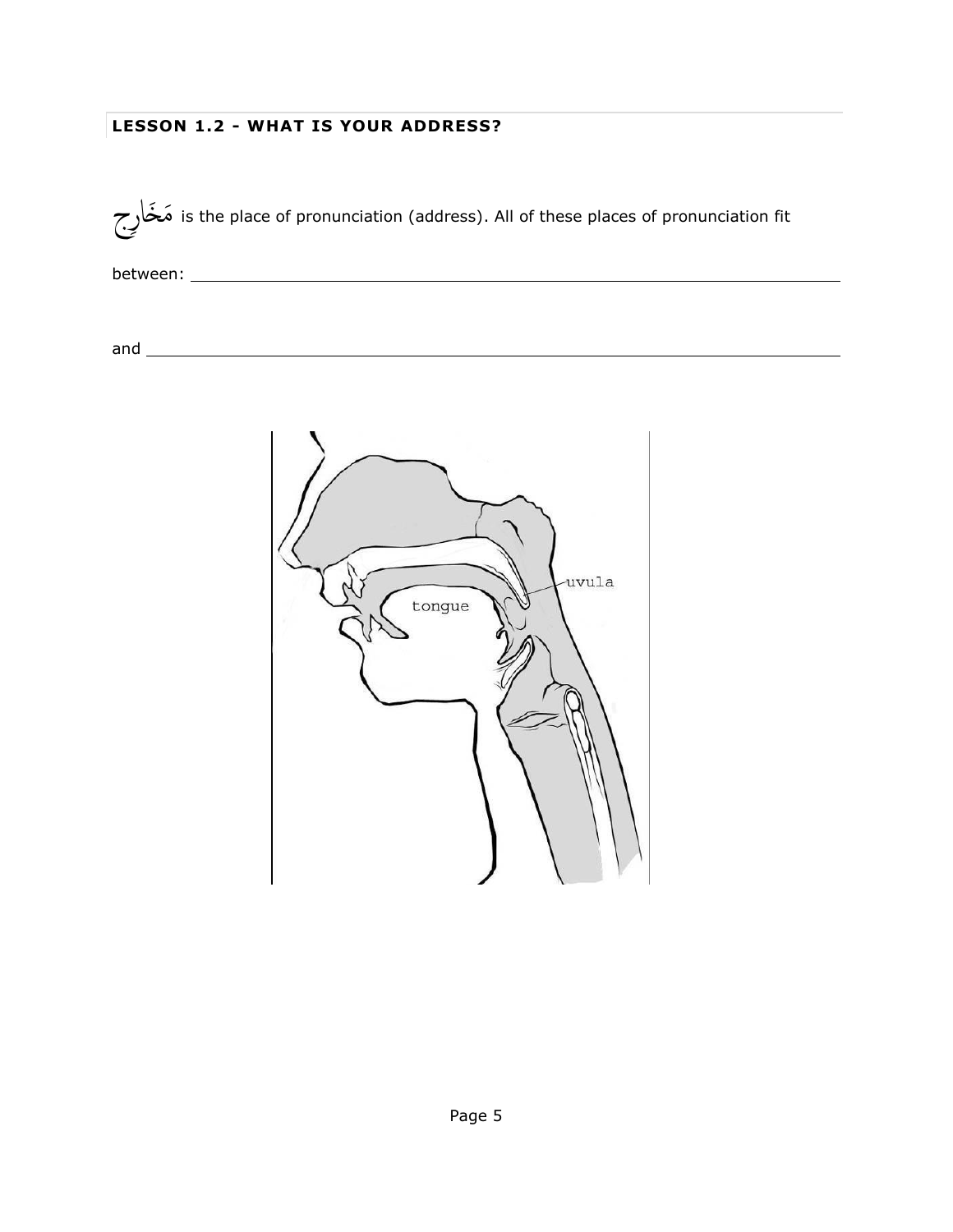#### **Letters of the Throat**

| 3 <sup>rd</sup><br>Closest to your mouth               |  |
|--------------------------------------------------------|--|
| 2 <sup>nd</sup><br>Middle                              |  |
| 1 <sup>st</sup><br>Bottom; closest to the chest cavity |  |

# **Letters of the Lips**:

- Note: If your lips are allowed to touch while pronouncing these letters, then by definition, they cannot touch when pronouncing other letters
- For example: it is a common mistake for people to allow their lips to touch when

ص ضْط :saying

**Behind the Uvula**:

**In Front of the Uvula**: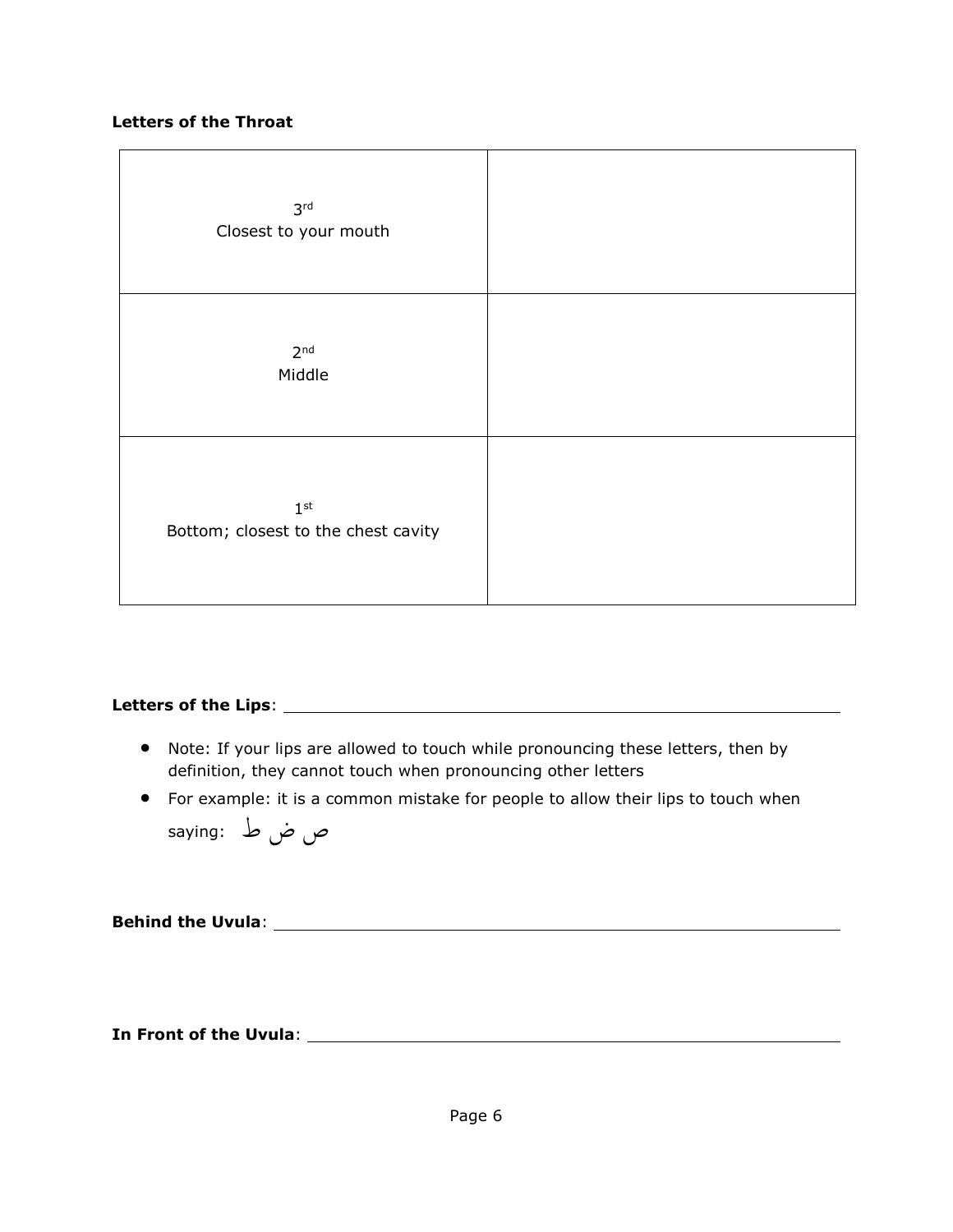#### **Parts of the Tongue & Places of Pronunciation**



- 3<sup>rd</sup> part of the tongue between right or left molar without moving the tip of the ض :tongue
- 2<sup>nd</sup> part of the tongue, behind the bottom teeth (be sure your tongue is not ص :(bending
- 2 nd part of the tongue, behind the top teeth: ط
- 2 nd part of the tongue, at the edge of top teeth: ظ
- The top and bottom teeth together:  $\mathfrak{z}$
- The tip of the tongue, behind the top teeth: د ,ت
- The tip of the tongue, at the edge of the top teeth: ذ , ث
- The tip of the tongue, behind the bottom teeth: س
- Close your back teeth: ش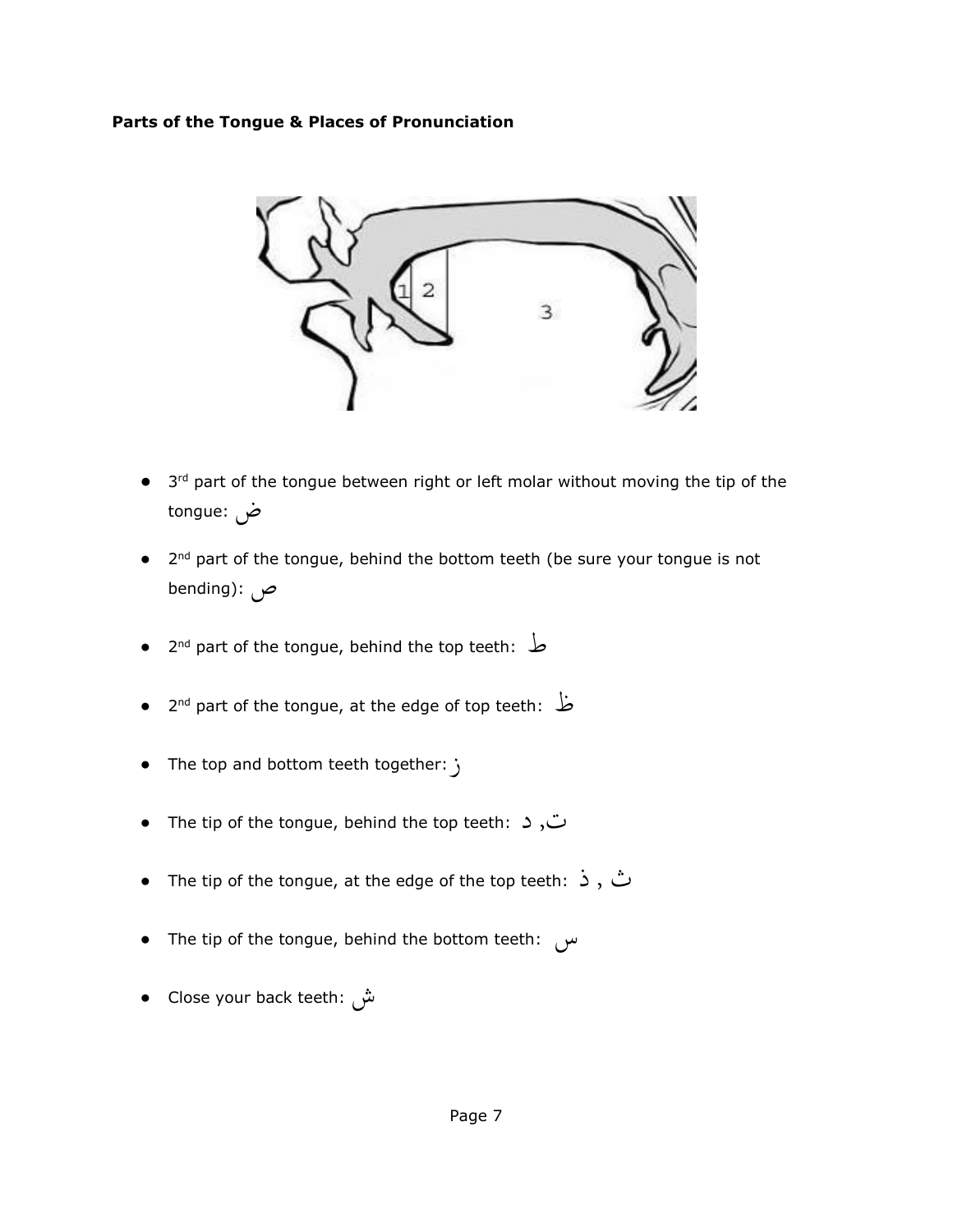**LESSON 1.3 - WE ARE AWESOME AND HAPPY**

**The Rules for** ل **and** ر

At face value ل is ALWAYS

- The only word in which ل can be heavy is
- It will be heavy only if the last letter before للَّ ا has

| سَبِيلِ ٱللَّهِ | دِينِ ٱللَّٰهِ            | نَصْرُاللَّهِ    |
|-----------------|---------------------------|------------------|
| بِأَنَّ ٱللَّهَ | نَارُاللَّهِ ٱلْمُوقَدَةُ | رَحْمَتَ ٱللَّهِ |

At face value ر is ALWAYS

- ر will be heavy when:
- ر will be light when:

| ، قَهُو                  |       | د څخمنگو |
|--------------------------|-------|----------|
| وَٱلْمُرْسَلَٰتِ عُرْفًا | بصدِر |          |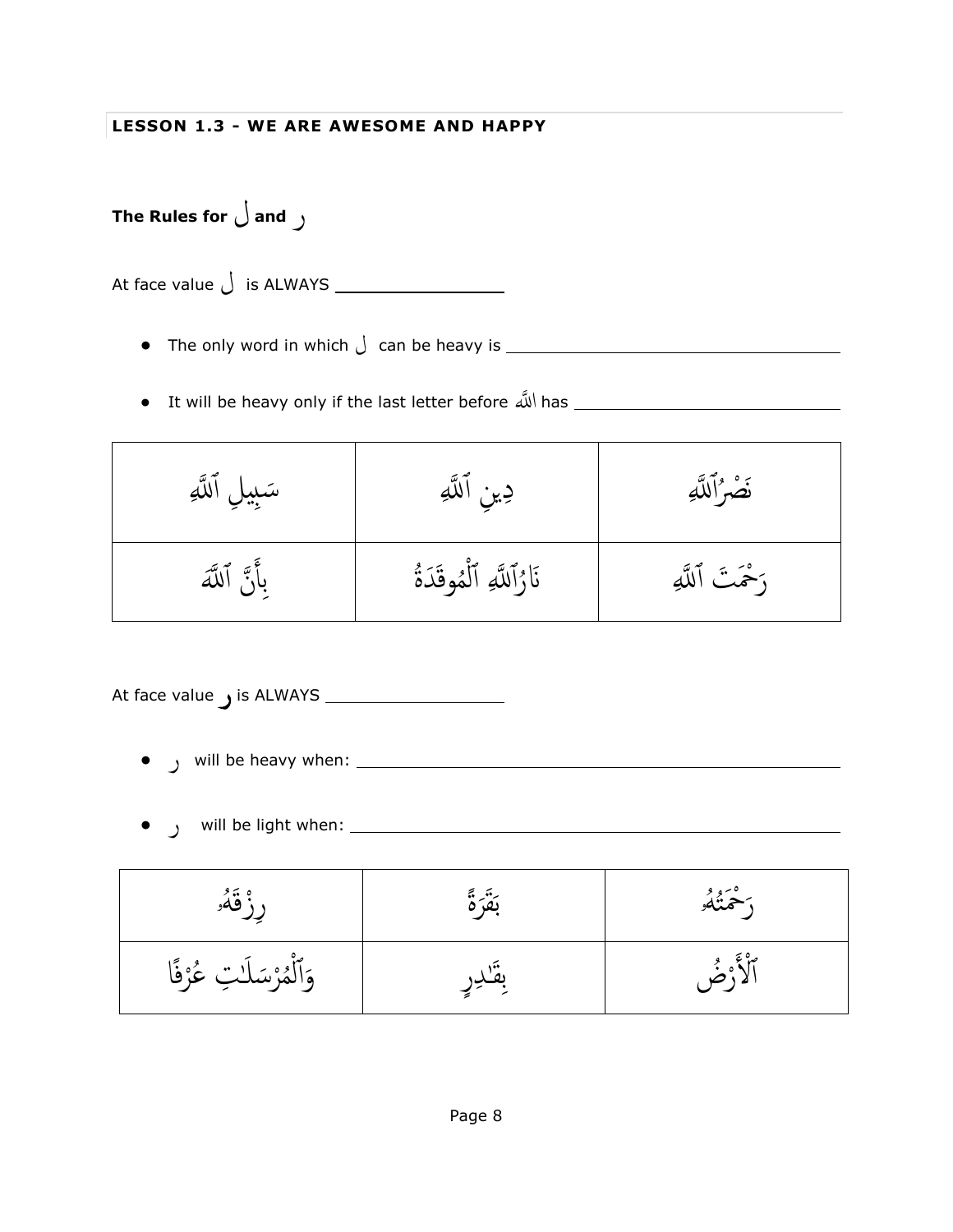#### **LESSON 1.4 - MOVING FROM ADDRESS TO ADDRESS**

Transitions from heavy to light, and from light to heavy: each letter carries its own identity.

|        | لَضَ      | $\begin{bmatrix} 2\ddot{\theta} & 2\ddot{\theta} & 2\ddot{\theta} & 2\ddot{\theta} & 2\ddot{\theta} & 2\ddot{\theta} & 2\ddot{\theta} & 2\ddot{\theta} & 2\ddot{\theta} & 2\ddot{\theta} & 2\ddot{\theta} & 2\ddot{\theta} & 2\ddot{\theta} & 2\ddot{\theta} & 2\ddot{\theta} & 2\ddot{\theta} & 2\ddot{\theta} & 2\ddot{\theta} & 2\ddot{\theta} & 2\ddot{\theta} & 2\ddot{\theta} & 2\ddot{\theta} & 2\ddot{\theta} & 2\ddot{\theta$ | $\left[\begin{array}{c} \circ \\ \circ \end{array}\right]$ | بَط    | نَصَ    |
|--------|-----------|----------------------------------------------------------------------------------------------------------------------------------------------------------------------------------------------------------------------------------------------------------------------------------------------------------------------------------------------------------------------------------------------------------------------------------------|------------------------------------------------------------|--------|---------|
| طَبَ   | غَشَ      | ظَفَ                                                                                                                                                                                                                                                                                                                                                                                                                                   | ضَلَ                                                       | خَمَ   | ڨۘؗۅؘ   |
| طَبَقَ | أَ بَطْشَ |                                                                                                                                                                                                                                                                                                                                                                                                                                        | أَرْضَ   نَضَرَ                                            | خَلَقَ | وَقَالَ |

**End of Chapter Notes:**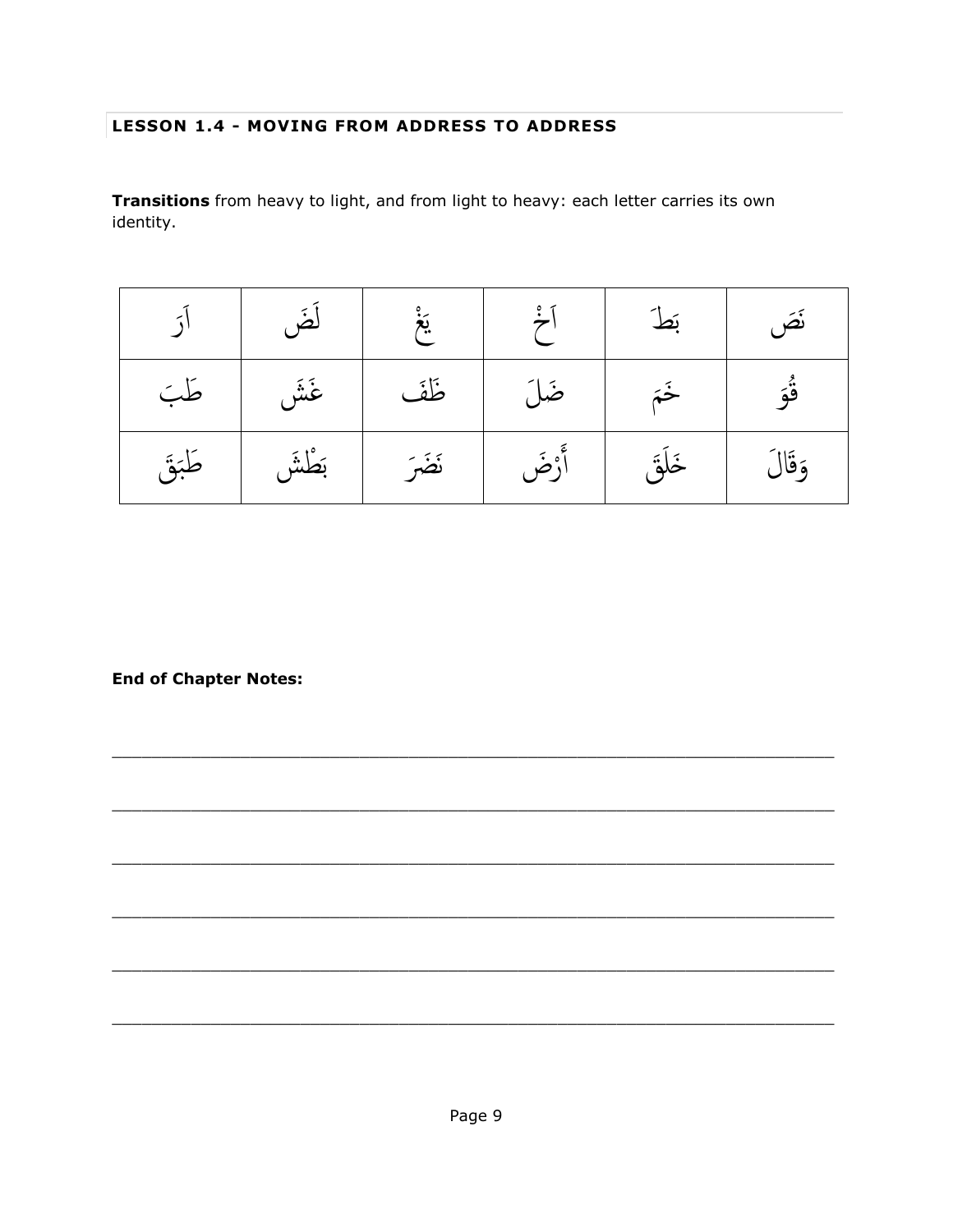# **CHAPTER 2 – ACCENTS**

Accents embellish and elongate the sounds of letters. When discussing letters, we can refer to:

- The sound they make
- The complete sound: the sound the letter makes added to the accent on it (i.e., the sound of the letter  $y + an accent = a$  complete sound

When discussing accents you will need to do one of two things:

● Pronounce the sound a letter makes, or

2.<br>..

● Take a complete sound and connect it to the next sound

#### **LESSON 2.1 - THIS CAT FEELS COOL**

**Basic Accents**:  $\circ$   $\circ$   $\circ$ 

Each of the basic accents is stretched for one "count" which is equivalent to a second. The Arabic term for this is حركة

| قُرِئَ | ٚۮؚڹ         | ځلق    | ۇ لد   | رَفَعَ |        |
|--------|--------------|--------|--------|--------|--------|
| عِنَبَ | ضُخُفاً      | وَسَطا | ݣُوْلَ | خَشِيَ | قُتِلَ |
| مَسَدٍ | و وه.<br>سور | طَبَقٍ | عَمَدٍ | أحَدٌ  | ابَدَ  |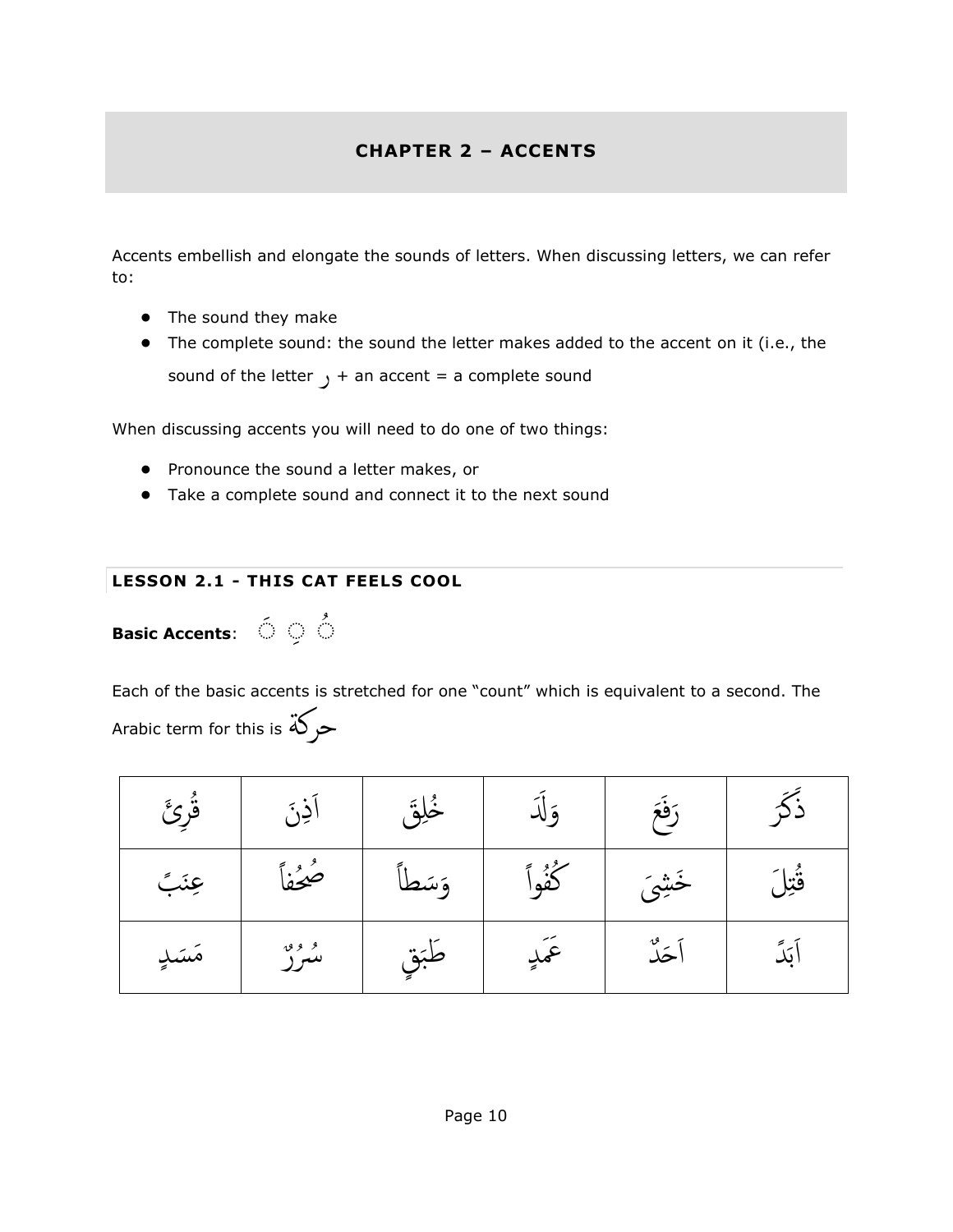# **LESSON 2.2 - STRETCHING VS. HOLDING**

| Here you are stretching the<br>sound of the $\tau$ like counting<br>seconds with your fingers. | Here you are holding the<br>sound of the $\vert$ and the $\cdot$<br>together like pressing your<br>fingers together. | Stretch the $\sim$ count for 3<br>seconds on your fingers for<br>the complete sound.<br>Without breaking your<br>breath, hold the sound<br>between the $\tau$ and $\omega$ and<br>press your fingers together<br>to hold the sound. |
|------------------------------------------------------------------------------------------------|----------------------------------------------------------------------------------------------------------------------|-------------------------------------------------------------------------------------------------------------------------------------------------------------------------------------------------------------------------------------|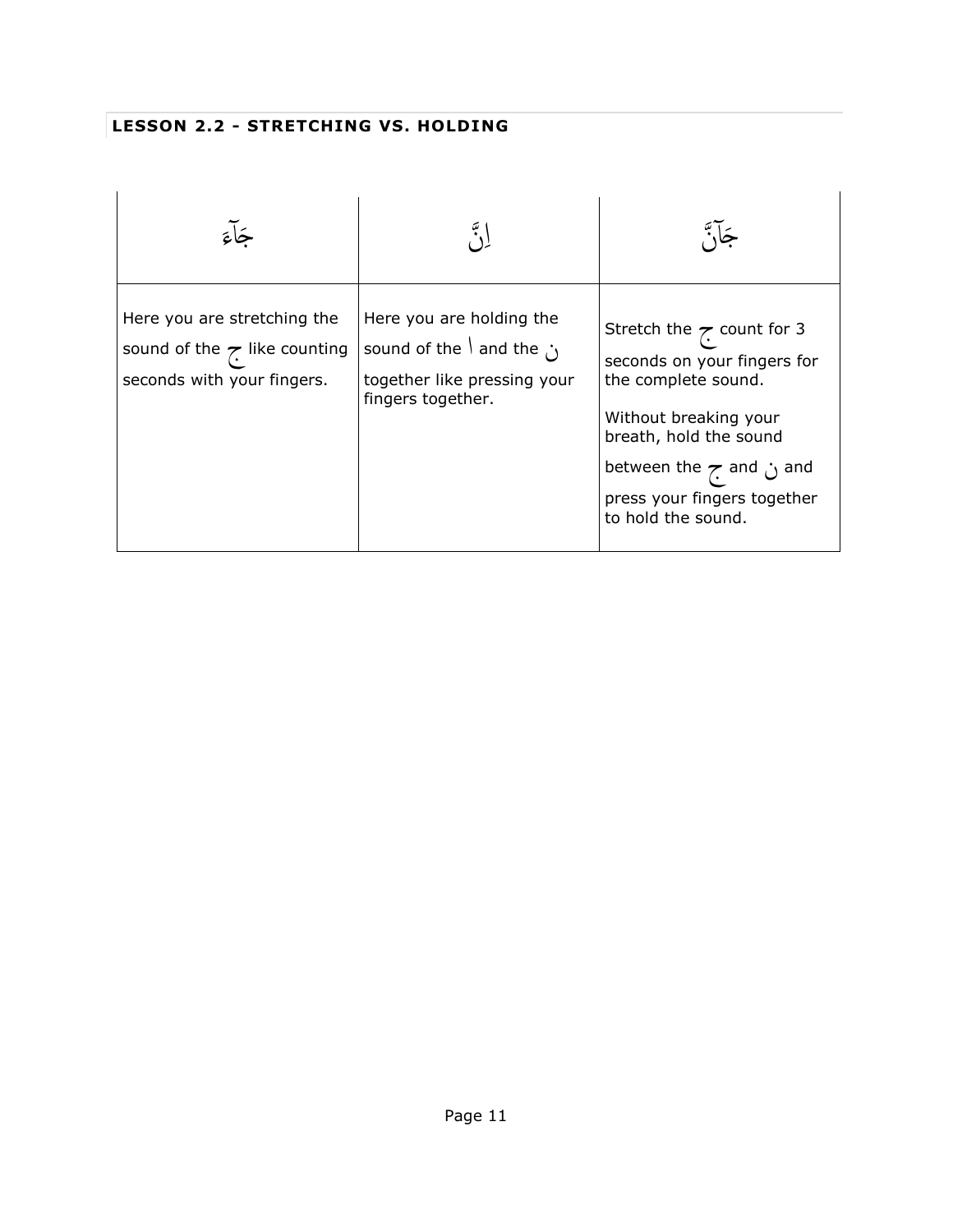#### **LESSON 2.3 - THE BASIC STRETCH**

#### **Rules of Elongation**

- The rules of elongation help students understand how long to stretch a complete sound, as well as, how much not to stretch.
- As explained earlier, basic accents are stretched for one count. (It is just as important not to stretch as it is to do so when necessary.)

#### **The Basic Stretch**

All of the below will be stretched for 2 حركة (counts).

| $\mathsf{L} \in$                    | ٍ ي                                                 | $\mathfrak{s}^{\Diamond}$                                                                                             |
|-------------------------------------|-----------------------------------------------------|-----------------------------------------------------------------------------------------------------------------------|
| A line on the top followed by<br>an | A line on the bottom<br>followed by a $\mathcal{G}$ | $A \overset{\overset{\mathcal{G}}{\longleftarrow}}{\longrightarrow}$ followed by a $\overset{\circ}{\longrightarrow}$ |
| بَا                                 | ە ە                                                 | ڈہ)                                                                                                                   |
|                                     | غ<br>في                                             | ۊؙ۫ۄٳ                                                                                                                 |
|                                     | وِیْ                                                | غْوْ                                                                                                                  |
|                                     | ائ                                                  | أه                                                                                                                    |
| $\tilde{\bullet}$                   |                                                     | وه<br>وو                                                                                                              |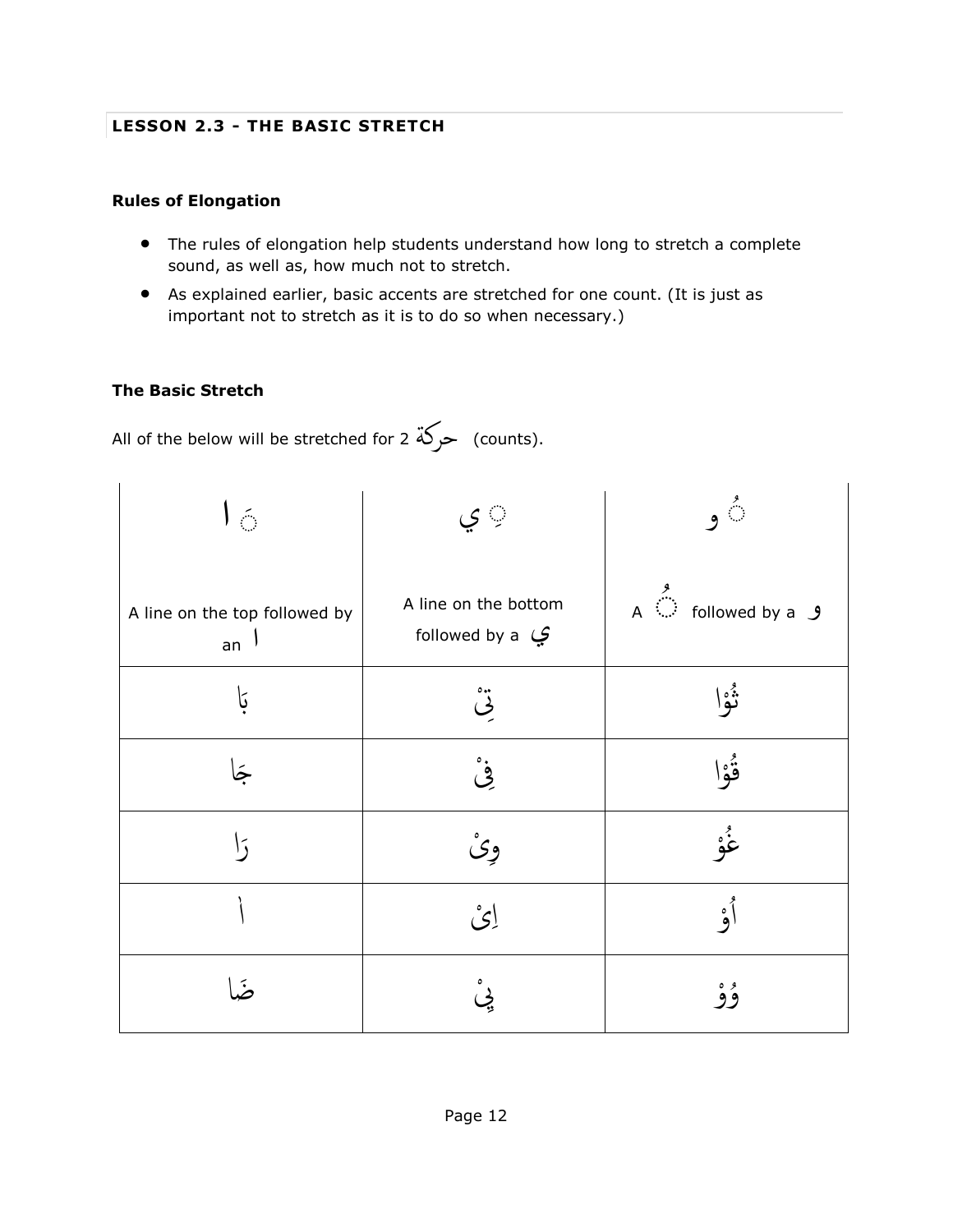# **LESSON 2.4 - OTHER TYPES OF** د مَ

All the signs of elongation fit in one of two categories:

• North to South OR East to West

#### **North to South**

- **•** The following signs of elongation all point North to South: $\circ$   $\circ$   $\circ$
- These are all recited for 2 ⊃ركة (counts)

| $\mathcal{S}$        |                     | ۈ         |                  |
|----------------------|---------------------|-----------|------------------|
| ص                    | $\widetilde{\zeta}$ |           | $\div$           |
| $\boldsymbol{\zeta}$ | د<br>د              | ۺؙ        | $\sum_{k=1}^{k}$ |
| ذٰلِكَ               | سَلْمٌ              | سَمْوْتِ  | مُؤْسَىٰ         |
| لِنَفْسِهِ           | هٰذِهٖ              | إبراهج    | بە               |
| سُبْحْنَهُ           | أمَرَهٔ             | إِنَّهُمْ | أكه<br>كما       |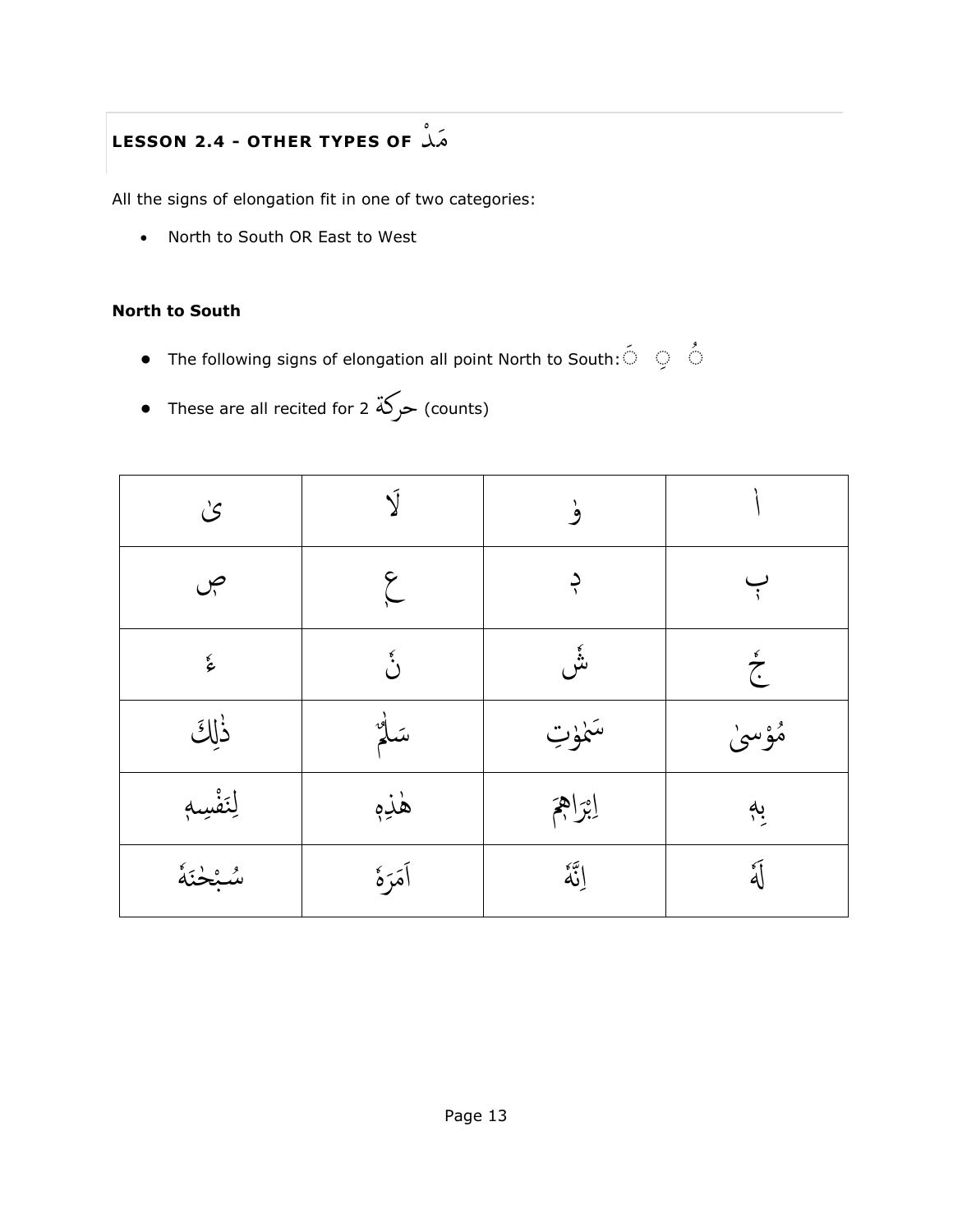#### **East to West**

- The following signs run from East to West
- They are all recited for 3-5 < (counts)

| قُلْ يَاأَيُّهَا  | وَلاَأَنْثُمْ       | جَزَآؤُهُمْ        | لآلأه     |
|-------------------|---------------------|--------------------|-----------|
| إِسْرَآءِيْلَ     | أَوْلَاءِكَ         | وَالسَّمَاءِ       | إذَاجَآءَ |
| وَلاَالضَّآلِّينَ | جَآءَتِ الصَّآخَّةُ | حآجَكَ             | دَآبَّةٍ  |
| $\overline{t}$    | يسٓ                 | $\tilde{\circ}$    | ق         |
| عٓسٓق             | كهيقص               | $\tilde{\epsilon}$ | الٓمصٓ    |

#### **What is a Miracle Letter?**

- Letters of which only Allah (SWT) knows the meaning
- They come only at the beginning of a سورة) surah)
- The Rule: hold the stretch for at least 5 < حركة) counts)

#### **How do you know if it should be stretched for 3, 4, or 5 counts?**

- An East to West on any letter will be stretched for 3 counts: شأَ مَ
- An East to West followed by a ء will be stretched for 4 counts: َم َشأ ء ة<br>م
- An East to West on a miracle letter will be stretched for 5 counts: ق
- Any sign that looks like this you have the liberty to stretch anywhere between 3-5 وَأُوْلَآيِكَ :counts اُ م<br>أ َ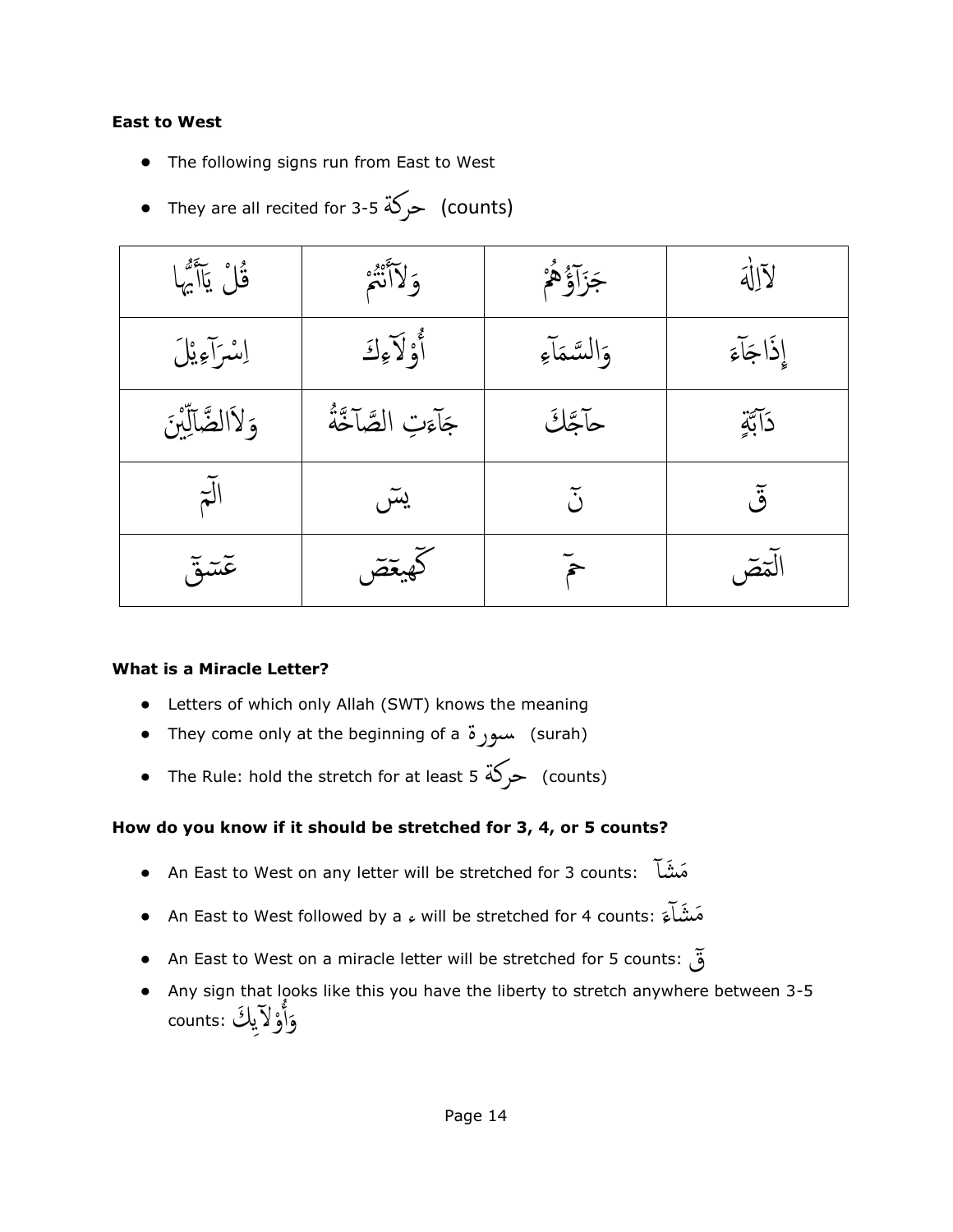#### **LESSON 2.5 THE FISH HEAD**

# **The Head of** ص

- This accent is found in all Uthmani script Mus-haf.
- It is called the "Head of  $\sim$ ".
- It does, however, look like a fish head.
- So, as a rule, you catch a fish then chop the head off. Therefore, when you see this symbol on a letter, you do not pronounce it (you chop it out), which means that you cancel the letter

#### **LESSON 2.6 - CANADIAN RULE**

Whenever there is a  $\stackrel{\frown}{\circ}$  followed by a  $\stackrel{\rrown}{\downarrow}$  with a  $\stackrel{\rrown}{\circ}$ , it will sound like the letter `A'.

#### **LESSON 2.7 - AROUND THE WORLD**

Whenever there is a  $\acute{\circ}$  followed by a  $_{g}$  with  $\mathring{\circ}$ , the sound goes around the world—it will sound similar to an 'O'.

|--|--|--|--|--|--|--|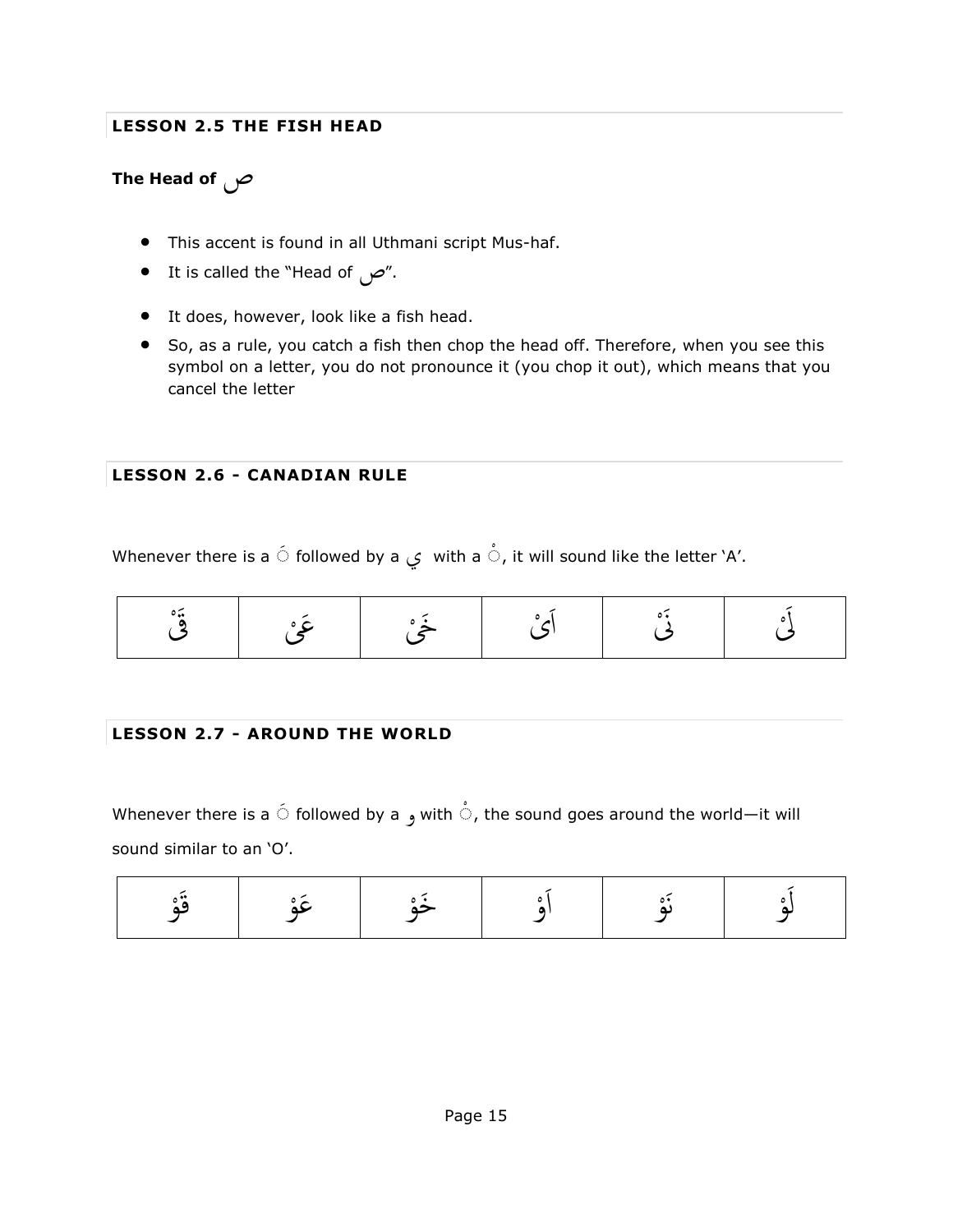**End of Chapter Notes:** 

 $\overline{\phantom{a}}$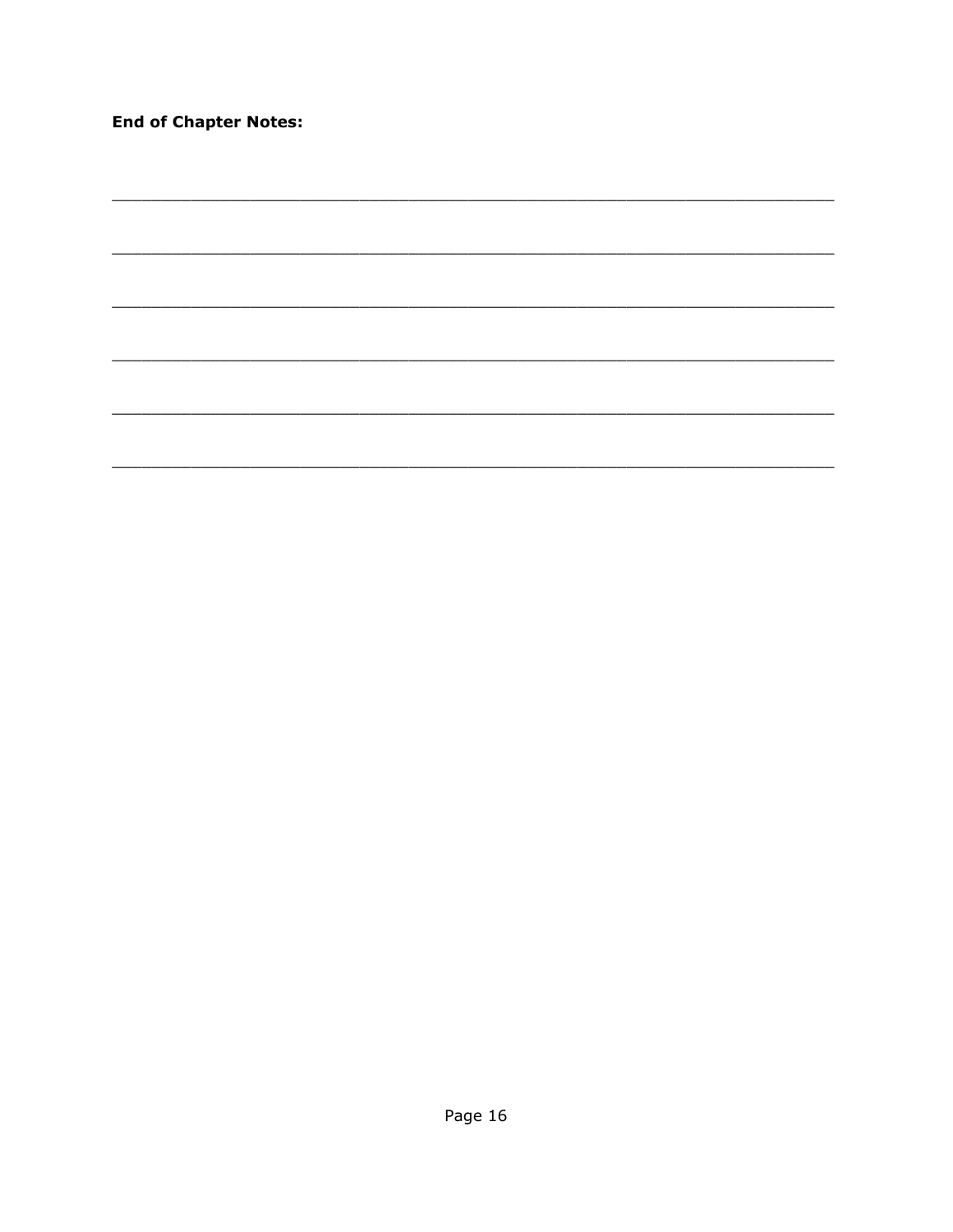### **CHAPTER 3 – RHYTHM**

Rhythm is the effects of accents on phonetics.

# **LESSON 3.1 -** قلقهل **THE BOUNCING SOUND**

This rule of rhythm involves 5 letters. When any of these five letters have a connect or  $\stackrel{\circ}{\circ}$ , they "bounce"

 ق ق َداف َ رَه َق ت َ َخل ٱ ق سم عا ُ نَ ق ا َ قر ا ط م حي ه َع َ َسط َم طا طَش َس طَن و َ ب طغى َ ي َ ل ب ب فَن َص ب َ َيَس رغَ ا ر فَ َ ر ٱب دا َ ئ َعب د ب ي َ َج خر اَ ٱ ه جَع لر ى وج ر ة ب َ ر ى َز جر ج ر ََت فَ َق د َ ل َ ود و ق َ د و وا يَ شهَ ع د َ وَن قَ د حا ي خل د َ ي

قْطْبْجْد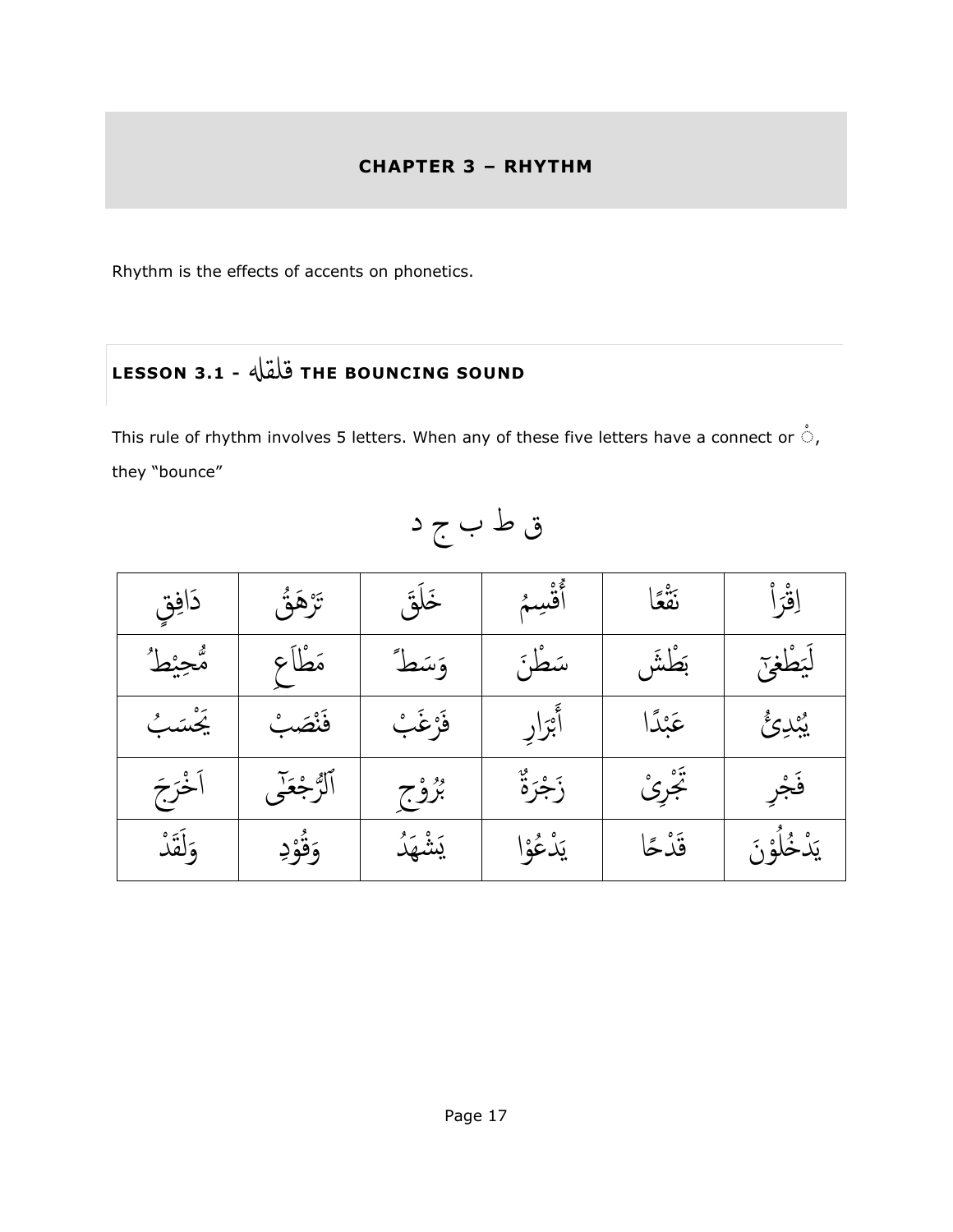# **LESSON 3.2 - TONGUE TOUCH (TT) & TONGUE NOT TOUCH (TNT)**

#### **How We Use Our Tongues**

Sometimes we are not aware of where our tongue is touching and how much pressure we are applying.

- Exercise 1: Say the letters N, L, and R. Think about where your tongue is touching: the top of your mouth, above your top teeth.
- Exercise 2: Say it again, but this time leave your tongue up there, press it where it is, Nnnnnnnn, Llllllllll and Rrrrrrrrrrr.
- Exercise 3: Try to say N without touching your tongue. To make it easier, try making a nasal sound, vibrating in your nose.

#### **Tongue Touch (TT) vs. Tongue Not Touch (TNT)**

- You can control your tongue
- You can make you tongue float (verses touching)
- When you float your tongue it makes a nasal sound
- When you touch it to the roof of your mouth it does not make a nasal sound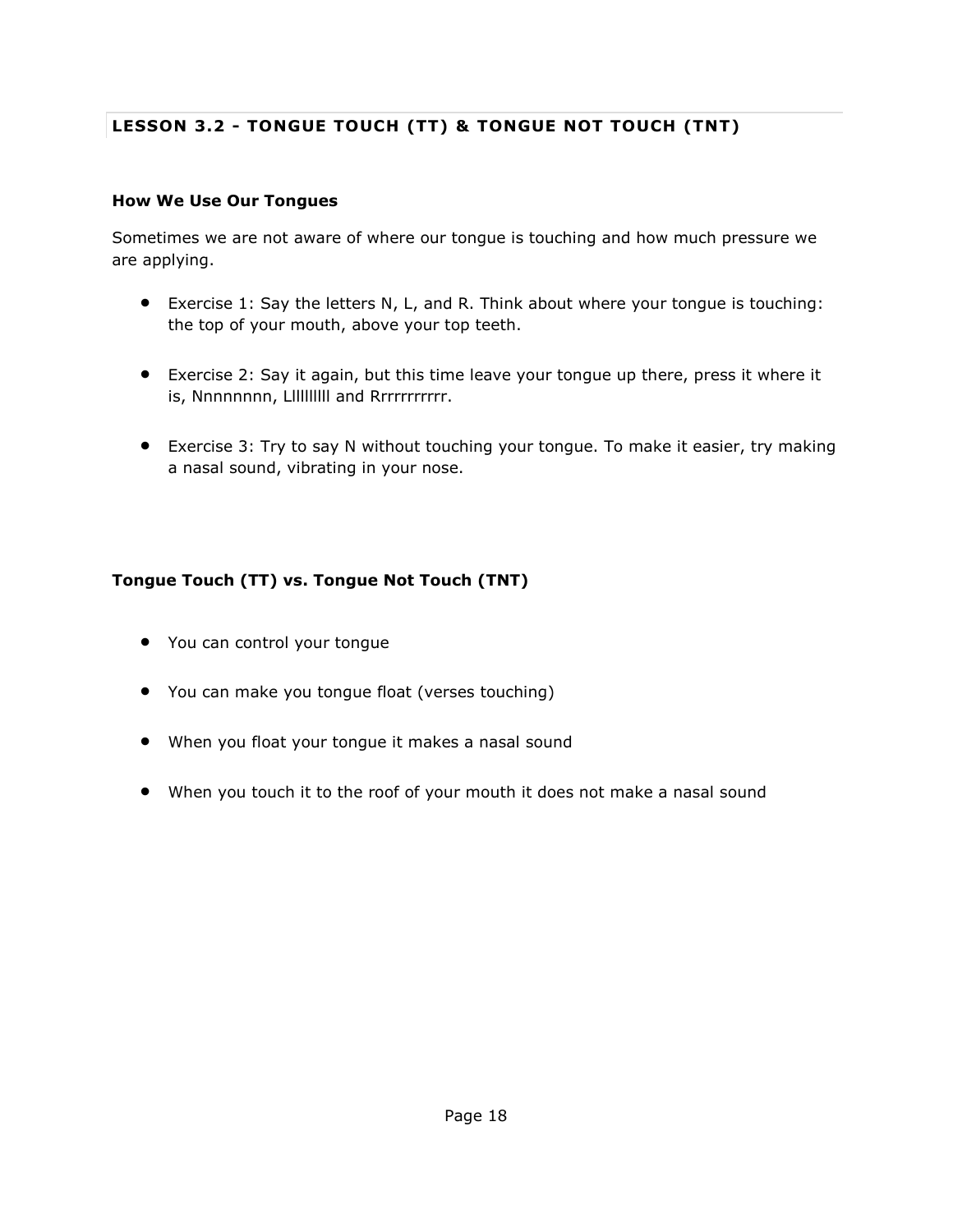**Rules for** ن **or** َ َ َ **(the easy approach)**

| Tongue Touch (TT) | Tonque Not Touch (TNT) | Add a Connect & Hold or O |
|-------------------|------------------------|---------------------------|
| (هَيْ آ           | ره                     | بر ہے ۔ یعنی              |

#### **Tongue Touch (TT)**

If ن or َ َ َ is followed by the letters of the throat خْغْهْءْاْحْع, then Tongue Touches (TT): your tongue will touch the roof of your mouth.



#### **Tongue Not Touch (TNT)**

If ن orَ َ َ is followed by a letter that is NOT from the throat, then Tongue does Not Touch (TNT): your tongue will not touch the roof of your mouth and instead will float.



If ن orَ َ َ is followed by any letter in نْوْلْمْرْي, place a َ on the letter of يرملون *(Note: In the Uthmani Script you may not find a*  $\delta$ *. So whether there is a*  $\delta$  *(connect and hold) or not, you should put one there.)*

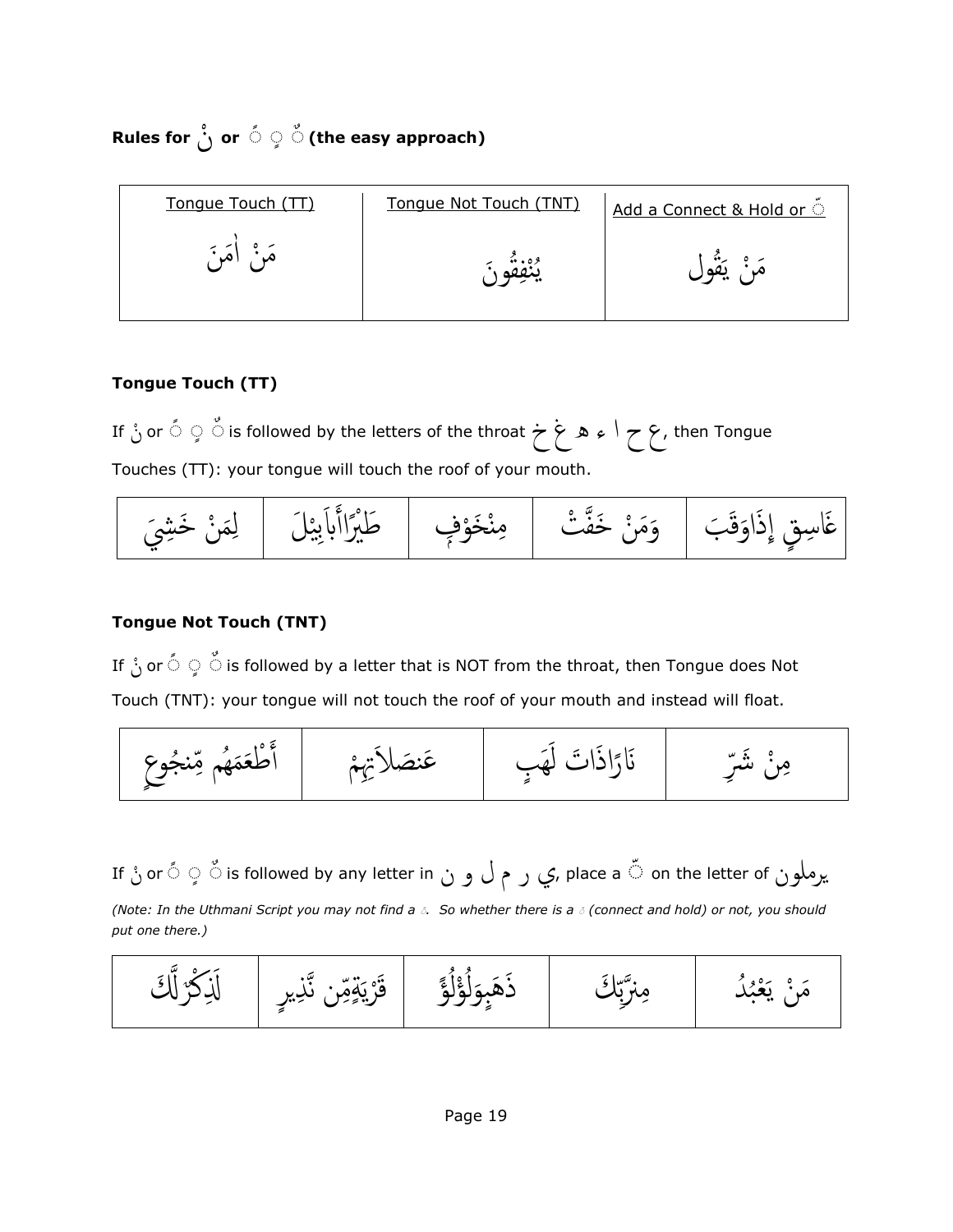# **LESSON 3.3 -** غنه**) STRONG NASAL)**

- ن and م demand some special attention when َ is placed on them.
- Every time you see a َ on a ن or م you need to make a strong nasal sound.
- You will vibrate the sound within your nasal cavity to produce the غنه strong nasal sound.

#### **So Is That TT or TNT?**

- Ghunna ≠ TT OR TNT
- Do not get confused with the placement of your tongue for Ghunna.
- The tongue will be at the place of pronunciation of the letter that you are saying.

#### **How Long Do I Hold It?**

- As with any  $\stackrel{<}{\circ}$  hold for two counts.
- It is just like pressing your fingers together and easier than trying to count the hold on your fingers.

$$
\frac{1}{2} \frac{1}{2} \frac{1}{2} \frac{1}{2} \frac{1}{2} \frac{1}{2} \frac{1}{2} \frac{1}{2} \frac{1}{2} \frac{1}{2} \frac{1}{2} \frac{1}{2} \frac{1}{2} \frac{1}{2} \frac{1}{2} \frac{1}{2} \frac{1}{2} \frac{1}{2} \frac{1}{2} \frac{1}{2} \frac{1}{2} \frac{1}{2} \frac{1}{2} \frac{1}{2} \frac{1}{2} \frac{1}{2} \frac{1}{2} \frac{1}{2} \frac{1}{2} \frac{1}{2} \frac{1}{2} \frac{1}{2} \frac{1}{2} \frac{1}{2} \frac{1}{2} \frac{1}{2} \frac{1}{2} \frac{1}{2} \frac{1}{2} \frac{1}{2} \frac{1}{2} \frac{1}{2} \frac{1}{2} \frac{1}{2} \frac{1}{2} \frac{1}{2} \frac{1}{2} \frac{1}{2} \frac{1}{2} \frac{1}{2} \frac{1}{2} \frac{1}{2} \frac{1}{2} \frac{1}{2} \frac{1}{2} \frac{1}{2} \frac{1}{2} \frac{1}{2} \frac{1}{2} \frac{1}{2} \frac{1}{2} \frac{1}{2} \frac{1}{2} \frac{1}{2} \frac{1}{2} \frac{1}{2} \frac{1}{2} \frac{1}{2} \frac{1}{2} \frac{1}{2} \frac{1}{2} \frac{1}{2} \frac{1}{2} \frac{1}{2} \frac{1}{2} \frac{1}{2} \frac{1}{2} \frac{1}{2} \frac{1}{2} \frac{1}{2} \frac{1}{2} \frac{1}{2} \frac{1}{2} \frac{1}{2} \frac{1}{2} \frac{1}{2} \frac{1}{2} \frac{1}{2} \frac{1}{2} \frac{1}{2} \frac{1}{2} \frac{1}{2} \frac{1}{2} \frac{1}{2} \frac{1}{2} \frac{1}{2} \frac{1}{2} \frac{1}{2} \frac{1}{2} \frac{1}{2} \frac{1}{2} \frac{1}{2} \frac{1}{2} \frac{1}{2} \frac{1}{2} \frac{1}{2} \frac{1}{2} \frac{1}{2} \frac{1
$$

# م **Followed By the Letter** ب

م When is followed by the letter ب the sound vibrates between your lips for 2 counts.

$$
\frac{1}{\sqrt{1-\frac{1}{2}}\left(\frac{1}{2}-\frac{1}{2}\right)}
$$
تَرِمِيمِ جَجَارَةٍ مِّن سِعِجَیلِ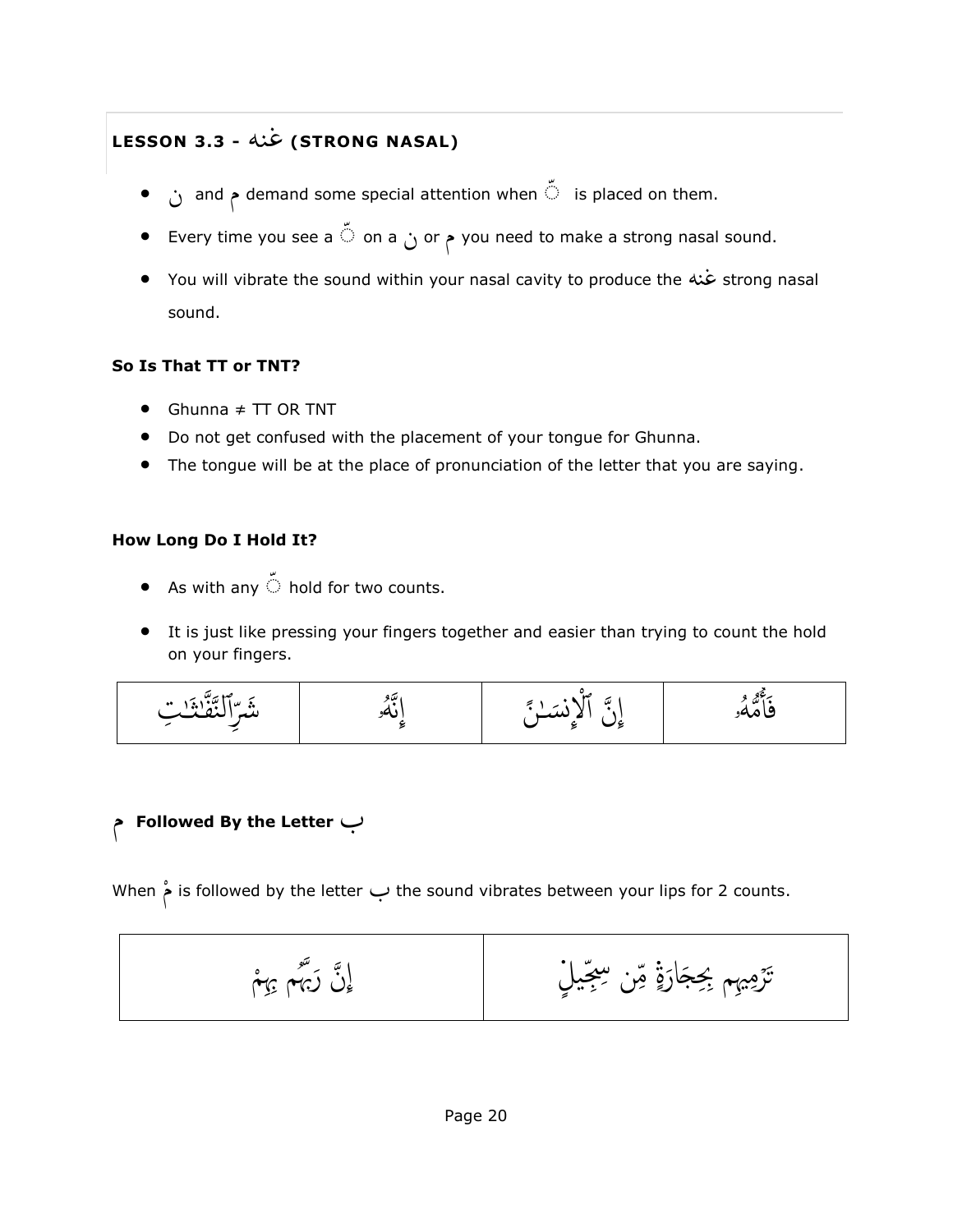# **LESSON 3.4 - BABY** م

You might see a baby م placed over a letter.

You are being asked to add the  $\sim$  sound to that letter and vibrate the lips.



# **LESSON 3.5 - THE WORD** اان

When reading the word اان it will be pronounced ان

# **LESSON 3.6 - 0 ON** ا

When there is a 0 on an  $\vert$  you cancel it.

# **LESSON 3.7 - SHARP** ا

When \ has a "connect" it becomes sharp.

$$
\frac{1}{2} \int_{\frac{1}{2}}^{\frac{3}{2}} \frac{1}{\sqrt{2}} \frac{1}{\sqrt{2}} \frac{1}{\sqrt{2}} \frac{1}{\sqrt{2}} \frac{1}{\sqrt{2}} \frac{1}{\sqrt{2}} \frac{1}{\sqrt{2}} \frac{1}{\sqrt{2}} \frac{1}{\sqrt{2}} \frac{1}{\sqrt{2}} \frac{1}{\sqrt{2}} \frac{1}{\sqrt{2}} \frac{1}{\sqrt{2}} \frac{1}{\sqrt{2}} \frac{1}{\sqrt{2}} \frac{1}{\sqrt{2}} \frac{1}{\sqrt{2}} \frac{1}{\sqrt{2}} \frac{1}{\sqrt{2}} \frac{1}{\sqrt{2}} \frac{1}{\sqrt{2}} \frac{1}{\sqrt{2}} \frac{1}{\sqrt{2}} \frac{1}{\sqrt{2}} \frac{1}{\sqrt{2}} \frac{1}{\sqrt{2}} \frac{1}{\sqrt{2}} \frac{1}{\sqrt{2}} \frac{1}{\sqrt{2}} \frac{1}{\sqrt{2}} \frac{1}{\sqrt{2}} \frac{1}{\sqrt{2}} \frac{1}{\sqrt{2}} \frac{1}{\sqrt{2}} \frac{1}{\sqrt{2}} \frac{1}{\sqrt{2}} \frac{1}{\sqrt{2}} \frac{1}{\sqrt{2}} \frac{1}{\sqrt{2}} \frac{1}{\sqrt{2}} \frac{1}{\sqrt{2}} \frac{1}{\sqrt{2}} \frac{1}{\sqrt{2}} \frac{1}{\sqrt{2}} \frac{1}{\sqrt{2}} \frac{1}{\sqrt{2}} \frac{1}{\sqrt{2}} \frac{1}{\sqrt{2}} \frac{1}{\sqrt{2}} \frac{1}{\sqrt{2}} \frac{1}{\sqrt{2}} \frac{1}{\sqrt{2}} \frac{1}{\sqrt{2}} \frac{1}{\sqrt{2}} \frac{1}{\sqrt{2}} \frac{1}{\sqrt{2}} \frac{1}{\sqrt{2}} \frac{1}{\sqrt{2}} \frac{1}{\sqrt{2}} \frac{1}{\sqrt{2}} \frac{1}{\sqrt{2}} \frac{1}{\sqrt{2}} \frac{1}{\sqrt{2}} \frac{1}{\sqrt{2}} \frac{1}{\sqrt{2}} \frac{1}{\sqrt{2}} \frac{1}{\sqrt{2}} \frac{1}{\sqrt{2}} \frac{1}{\sqrt{2}} \frac{1}{\sqrt{2}} \frac{1}{\sqrt{2}} \frac{1}{\sqrt{2}} \frac{1}{\sqrt{2}} \frac{1
$$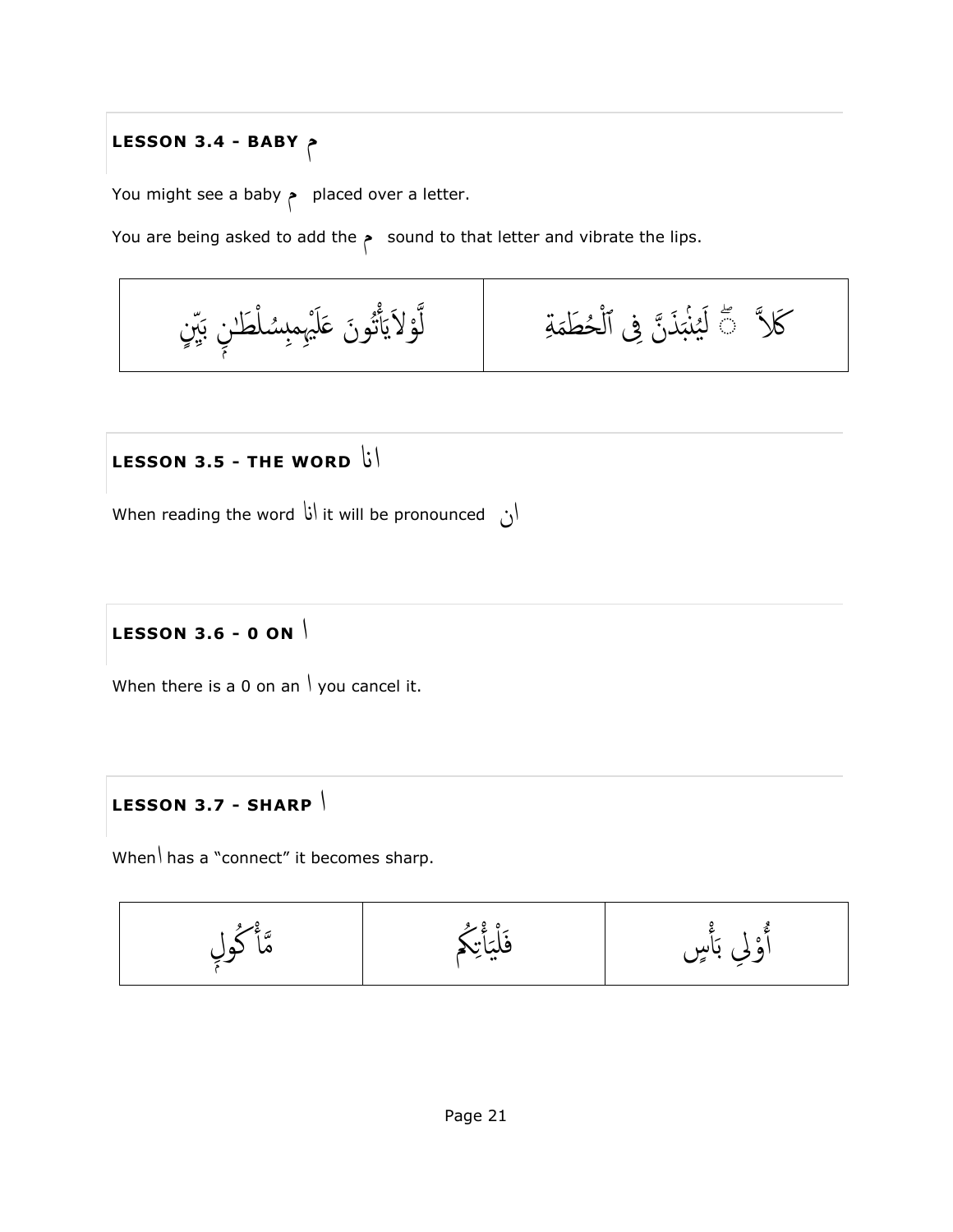# LESSON 3.8 - A STEREO SOUND

When  $\triangle$  has a "connect" it makes a "Stereo Sound".



**End of Chapter Notes:**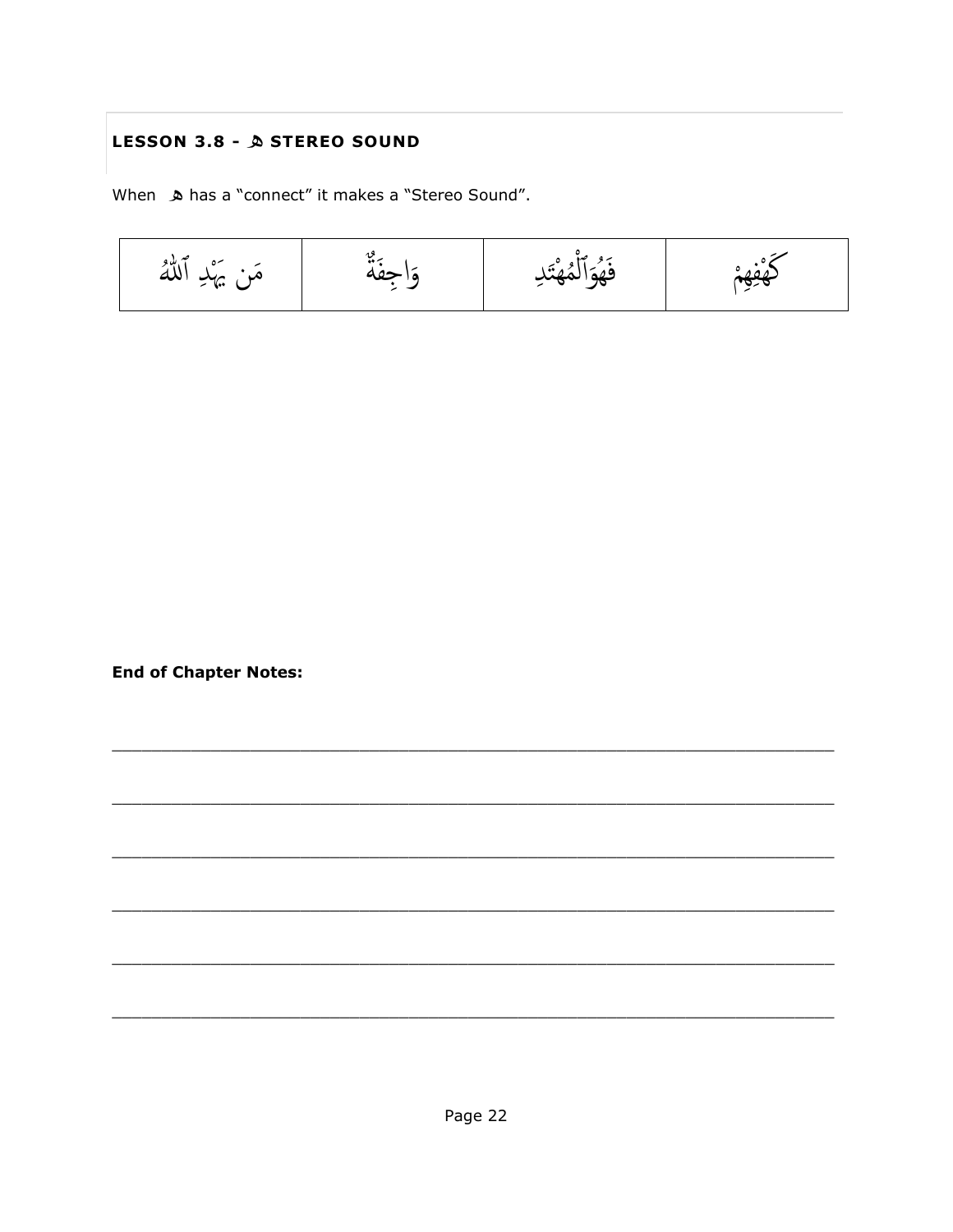# **APPENDIX 1 - REVIEW OF ACCENTS**

#### **BASIC ACCENTS**  $\stackrel{\circ}{\circ}$   $\stackrel{\circ}{\circ}$ 9...

Each of the basic accents is stretched for one "count" which is equivalent to a second. The Arabic term for this is حركة

| ٽُ               | ټ                    | تَ                    | بُ               | ب       | بَ                    | أ                | Į                | $\tilde{1}$           |
|------------------|----------------------|-----------------------|------------------|---------|-----------------------|------------------|------------------|-----------------------|
| $\sum^{\prime}$  | $\zeta$              | $\tilde{\mathcal{C}}$ | $\sum_{i=1}^{k}$ | $\zeta$ | $\tilde{\mathcal{L}}$ | ثُ               | ݒ                | ثَ                    |
| ڎ۬               | ذِ                   | ۮؘ                    | دُ               | ڔ       | $\tilde{\mathcal{L}}$ | $\sum_{i=1}^{N}$ | $\dot{\zeta}$    | $\sum_{i=1}^{n}$      |
| سُ               | سِ                   | سَ                    | ڒۢ               | زٍ      | ڒ                     | رُ               | $\overline{2}$   | $\mathfrak{I}$        |
| ڞؙ               | ض                    | ضَ                    | صُ               | ص       | صَ                    | ۺٞ               | ۺ                | ىنى<br>س              |
| $\sum_{i=1}^{k}$ | $\zeta$              | $\tilde{\mathcal{E}}$ | ڟؙ               | ظِ      | ظ                     | طُّ              | طِ               | كما                   |
| ۊؙ               | قِ                   | ڨُ                    | و<br>ف           | فِ      | فَ                    | $\sum_{i=1}^{k}$ | $\sum_{i=1}^{n}$ | $\sum_{i=1}^{n}$      |
| $\sum_{k=1}^{k}$ | $\int$               | $\tilde{P}$           | ڵۢ               | ڸ       | ڵ                     | ائی              | <u>اء</u>        | $\tilde{\mathbf{z}}$  |
| ۿ                | $\tilde{\mathbf{z}}$ | $\mathbf{\hat{A}}$    | ۇ                | و       | ۇ                     | ڹؙ               | ڹ                | $\tilde{\mathcal{C}}$ |
|                  |                      |                       | ۑُ               | ي       | $\tilde{\mathcal{L}}$ | ئىچ              | بح               | $\tilde{\varphi}$     |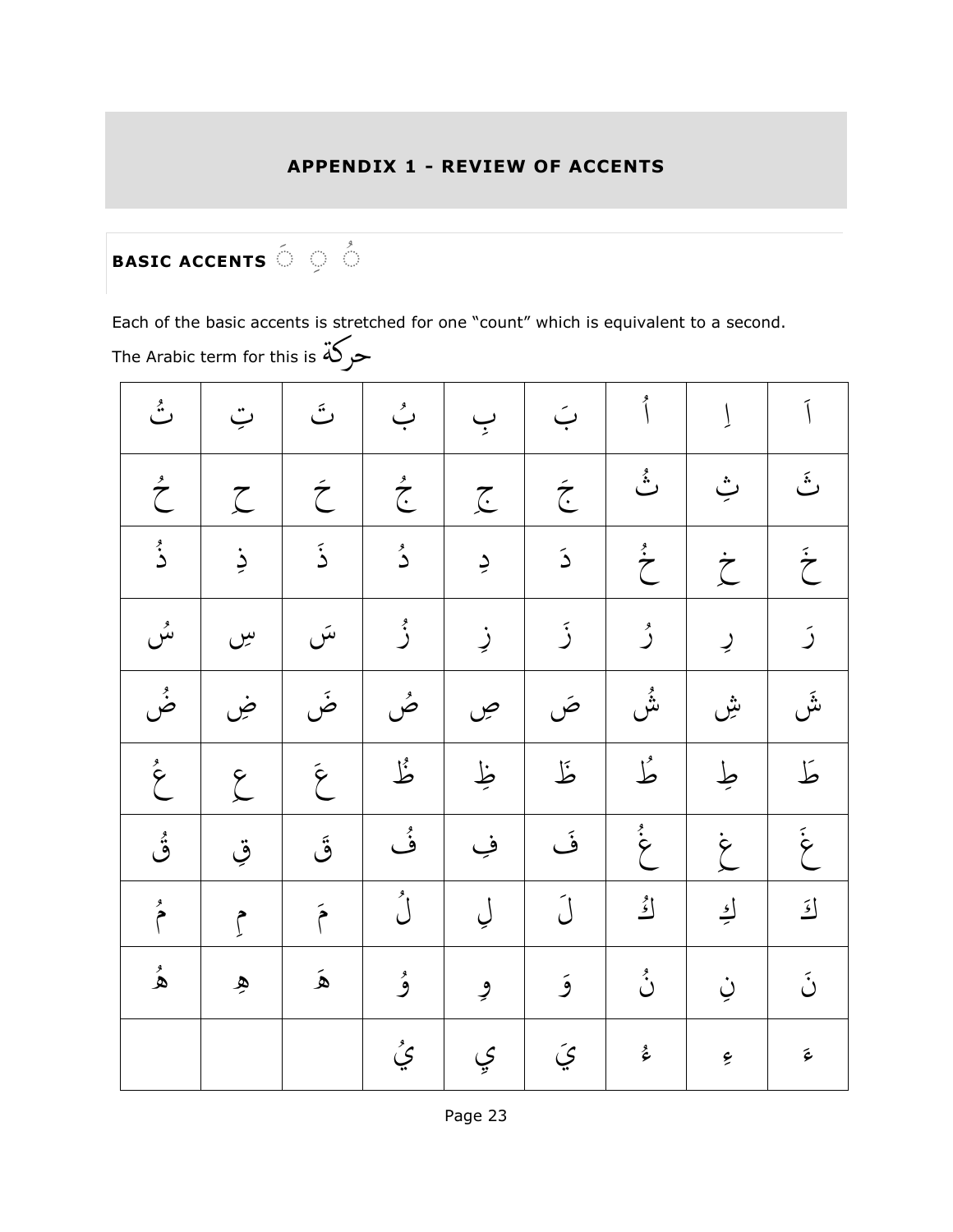### **DOUBLE ACCENTS** َ َ َ 9...

When pronouncing these accents it is just like the basic three accents but with an "N" sound at the end.

| ڡۣ                                          | وًا                                         | $\stackrel{\scriptscriptstyle\circ}{\smile}$     | $\sum_{i=1}^{n}$           | بً                      | $\sum_{i=1}^{n}$      | م<br>إ $\int$ | ماً                   |
|---------------------------------------------|---------------------------------------------|--------------------------------------------------|----------------------------|-------------------------|-----------------------|---------------|-----------------------|
| ۮؘۨؠ                                        | پہ<br>ٹ                                     | پُ                                               | $\vec{E}$                  | ہر<br>ف                 | فٍ                    | فَا           | و                     |
| په<br>ر                                     | زٍ                                          | $\sqrt{2}$                                       | شکل                        | ظٍ                      | ظًا                   | و.<br>د       | زٍ                    |
| $\ddot{\circ}$                              | $\tilde{\ddot{\cdot}}$                      | صح                                               | ڝ                          | صًا                     | سى<br>ىس              | سپ            | ىئىا                  |
| $\bigcup \limits_{}^{\text{I\hskip-1pt I}}$ | طُّ                                         | طٍ                                               | طًا                        | ى<br>د                  | دٍ                    | دًى           | $\ddot{\ddot{\circ}}$ |
| $\int \int \frac{1}{\sqrt{2}}$              | ڸ                                           | $\tilde{\mathbf{y}}$                             | $\ddot{\ddot{\bm{\zeta}}}$ | ڼٍ                      | أَ                    | ەر<br>ك       | ڕٟ                    |
| ىثى                                         | نثَّما                                      | $\mathcal{\overset{\tiny{\sigma}}{\mathcal{S}}}$ | ي                          | ڲٳ                      | پہ<br>ض               | ۻۣ            | ضًا                   |
| قَا                                         | $\mathop{\mathcal{L}}\limits^{\mathcal{O}}$ | اءِ<br>په                                        | $\overline{\xi}$           | $\sum_{i=1}^{n}$        | $\sum_{n=1}^{\infty}$ | حِمَّا        | و.<br>نش              |
| $\ddot{\cdot}$                              | $\sum_{i=1}^{n}$                            | جأ                                               | $\sum_{k=1}^{d}$           | $\sum_{n=1}^{n}$        | ځا                    | ۊۣ            | قٍ                    |
| هٍ                                          | هًا                                         | $\sum_{\alpha}$                                  | $\sum_{i=1}^{n}$           | $\tilde{\mathbf{5}}$    | $\int_{0}^{\infty}$   | $\sum$        | ځا                    |
|                                             |                                             | وړ<br>م                                          | ءِ                         | $\tilde{\tilde{\zeta}}$ | ه<br>ه                |               |                       |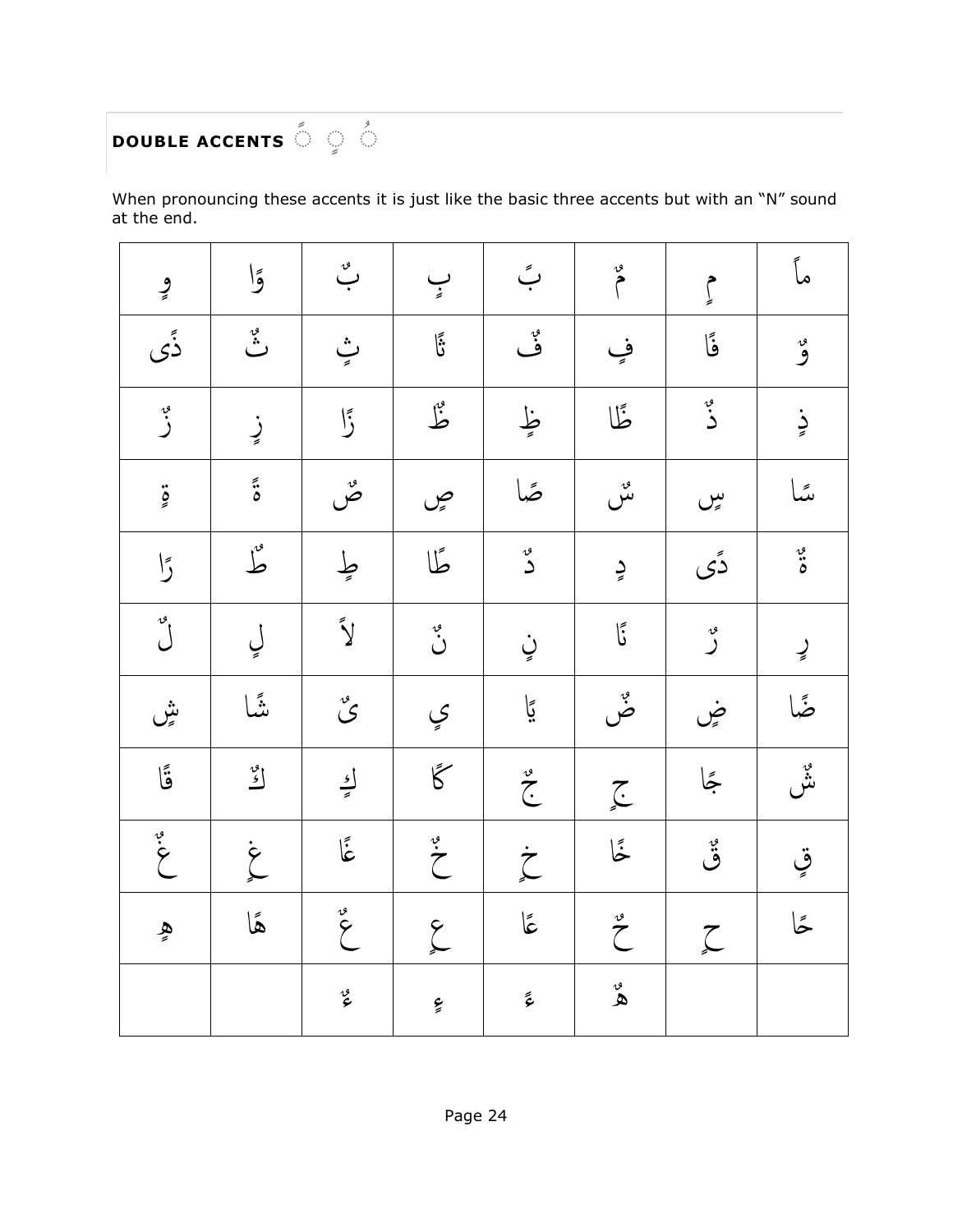# **CONNECT** َ

You must connect the complete sound of the previous letter with the letter that has this symbol.

# **CONNECT & HOLD** َ

This accent tells you to connect and hold. It is the strongest accent; it forces cancellation of the accent that comes directly before it.

| َمَنْ يَقْوْلُ                                                                                                                                                                                                                                                                       |                                                                                                                                                                                                                |
|--------------------------------------------------------------------------------------------------------------------------------------------------------------------------------------------------------------------------------------------------------------------------------------|----------------------------------------------------------------------------------------------------------------------------------------------------------------------------------------------------------------|
| The $\cdot$ will get cancelled in this case<br>because the "connect and hold" is stronger<br>than the "connect"<br>1. Find the complete sound before the<br>'connect & hold'<br>2. Connect it to the letter that has the<br>'connect & hold'<br>3. Hold the sound of that connection | 1. Take the complete sound of $\sim$ with<br>the line on the bottom<br>2. Connect it to the sound of the $\sim$ with<br>the 'connect & hold'<br>3. Hold that connection like pressing<br>your fingers together |